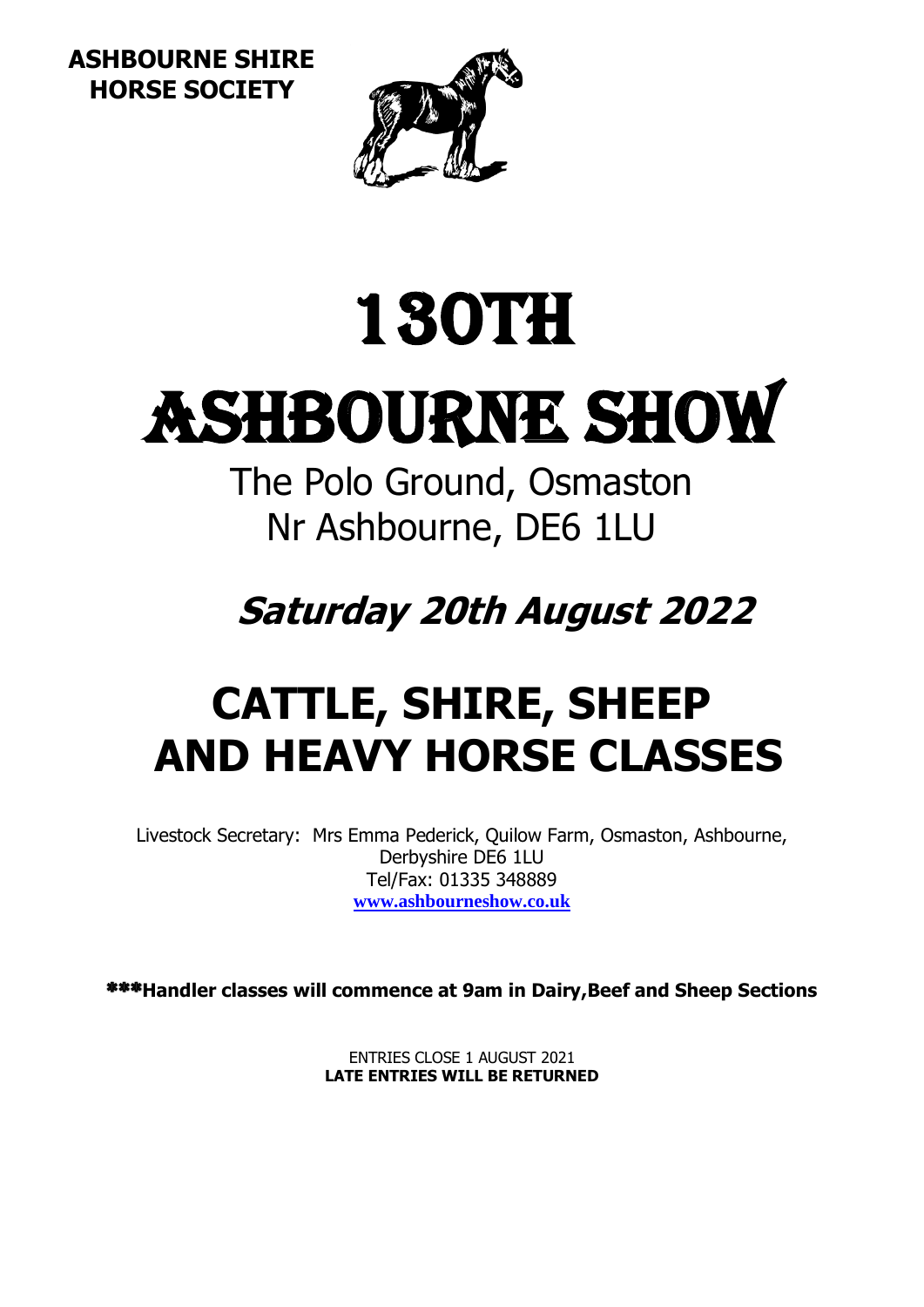#### **ENTRY RULES**

#### **Ashbourne Show Holding number 09/053/8000**

ALL ENTRIES CLOSE 1 AUGUST 2022 LATE ENTRIES WILL BE RETURNED

BACS payment is available for entries if preferred, please quote your surname and LIVESTOCK as the reference. Entry forms can then be emailed to [emmalped@yahoo.co.uk](mailto:emmalped@yahoo.co.uk)

#### **Handler classes are at 9am they may be entered on the day if the animal is already entered in another class**.

#### **TICKET AND VEHICLE PASS ALLOCATION**

Exhibitors entrance tickets and vehicle passes will be sent out prior to the show and are allocated as follows.

| Shires and cattle exhibitors |            |              | Sheep exhibitors                                |
|------------------------------|------------|--------------|-------------------------------------------------|
| $1 - 3$ Animals              | $\sim 100$ | 2 Wristbands | Young handlers - 1 Wristband                    |
| 4 Animals and over -         |            | 3 Wristbands | Maximum 2 wristbands per exhibitor              |
| Young handler                | $\sim$     | 1 Wristband  | Young handler<br>1 Wristband<br>$\sim$ 10 $\pm$ |

Please note that all wristbands must be worn whilst on the showground. Additional admission wristbands can be purchased at a reduced rate of £11

Membership of the society costs £35.00 and entitles you to entrance for one member, one guest and two children under the age of 15. Entry to the members enclosure, restaurant, bar and Grandstand.

#### **TROPHIES AND PRIZE MONEY**

Trophies – All trophies are perpetual and remain the property of Ashbourne Shire Horse Society.

Trophies are only released after the winner's details have been entered into our trophy register and signed by the winner (if under 18 years then by a responsible adult)

In signing our trophy register you accept responsibility for the safe keeping of our trophy whilst it is in your possession. You agree that should this trophy be lost or stolen whilst in your possession you will reimburse Ashbourne Shire Horse Society for its insured value. If the trophy is damaged in any way whilst in your possession it must be returned immediately to our jewellers for repair at your expense.

You also agree to return the trophy by 30<sup>th</sup> June 2023 to CW Sellors Jewellers' Ashbourne shop in person, in a clean and undamaged condition and you will ensure they have noted the return on the trophy register.

You also agree that should your contact details change whilst the trophy is in your possession you will advise our Secretary immediately.

Prize money may be collected from the general secretary's tent one hour after class completion. Under-16 year olds must be accompanied by an adult.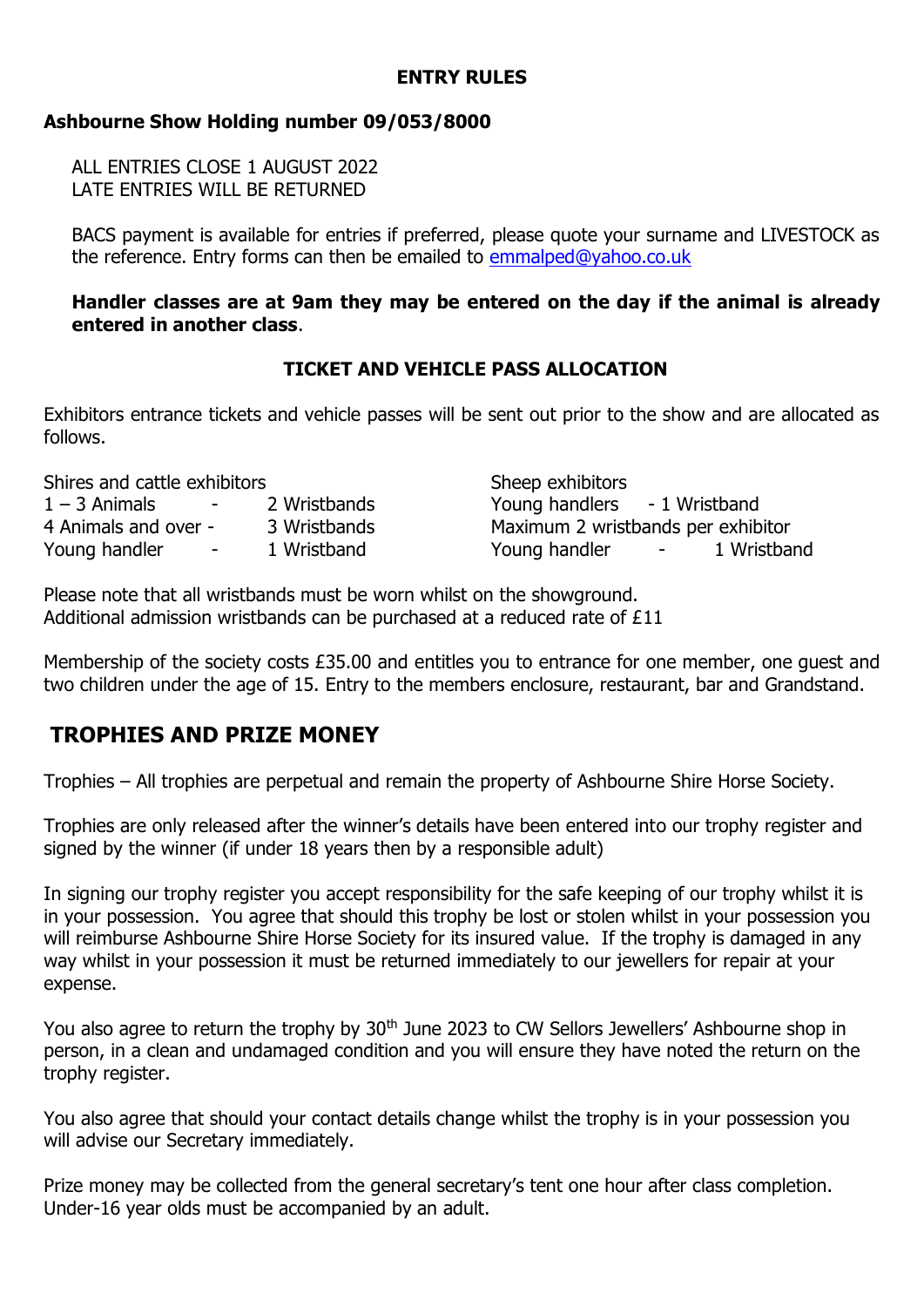#### **SHIRE and RIDDEN HEAVY HORSE CLASSES**

#### **Equine Flu & Tetanus Vaccinations**

Equine Influenza and Tetanus vaccinations are a compulsory requirement for all horses attending the Ashbourne Show.

The requirement for the first 3 vaccinations is as follows:

The first 2 vaccinations  $21 - 92$  days apart,

a third booster between 150-215 days,

and an annual booster vaccination within 365 days thereafter.

No horse should enter competitions within 7 days of an EI vaccination.

Foals should commence vaccinations at 6 months old.

This Rule may be subject to change from guidance from the FEI/BEF and any changes will be notified via the Showing Council and ASAO websites.

Do not send passports or vaccination records to the Secretary prior to the Show.

EQUINE PASSPORTS - Exhibitors are required to have Passports for all horses/ponies when competing at the show for each of their exhibits. Random checks will be made.

 $ENTRY FFF$   $f10.00$  inc vat Classes 6 & 7 £1 entry

PRIZE MONEY under six entries class will only pay to third place.

| <b>CLASS</b>   | <b>FIRST</b> | <b>SECOND</b> | <b>THIRD</b> | <b>FOURTH</b> |
|----------------|--------------|---------------|--------------|---------------|
| All classes    | 40.00        | 30.00         | 15.00        | 10.00         |
| except Farmers |              |               |              |               |
| club and 13    |              |               |              |               |

5<sup>th</sup> and 6<sup>th</sup> prize money to be paid in classes 3 and 4 if more than 8 entries in class

#### ASHBOURNE FARMERS CLUB PRIZE MONEY

| <b>CHIDEC</b> | -100T | <b>SECOND</b> | THIRD |
|---------------|-------|---------------|-------|
| פ∟חודוכ       | ו כחו | .             |       |
|               | 8.00  | 6.00          | 3.00  |

If less than 6 entries only first and second will be paid

#### **Judge Matthew Bedford**

Judging to commence at 09.00am in the shire ring

- CLASS 1 Open Stallion, two years old and over
- CLASS 2 Open Barren Mare, four years old and upwards
- CLASS 3 Open Mare with own foal at foot MUST BE SHOWN TOGETHER
- Open Filly Foal
- CLASS 5 Open Colt Foal
- CLASS 6 Colt or Filly Foal, shown by a paid-up member of the Ashbourne Farmers Club Entry fee £1 prizes as above table

**Please note this class is not eligible for the King Edward Trophy points cup.**

- CLASS 7 Heavy horse over twelve months old, shown by a paid-up member of Ashbourne Farmers Club – no stallions.
- **Please note this class is not eligible for the King Edward Trophy points cup.**
- CLASS 8 Open Gelding, four years old and upwards
- CLASS 9 Open Three year old filly or gelding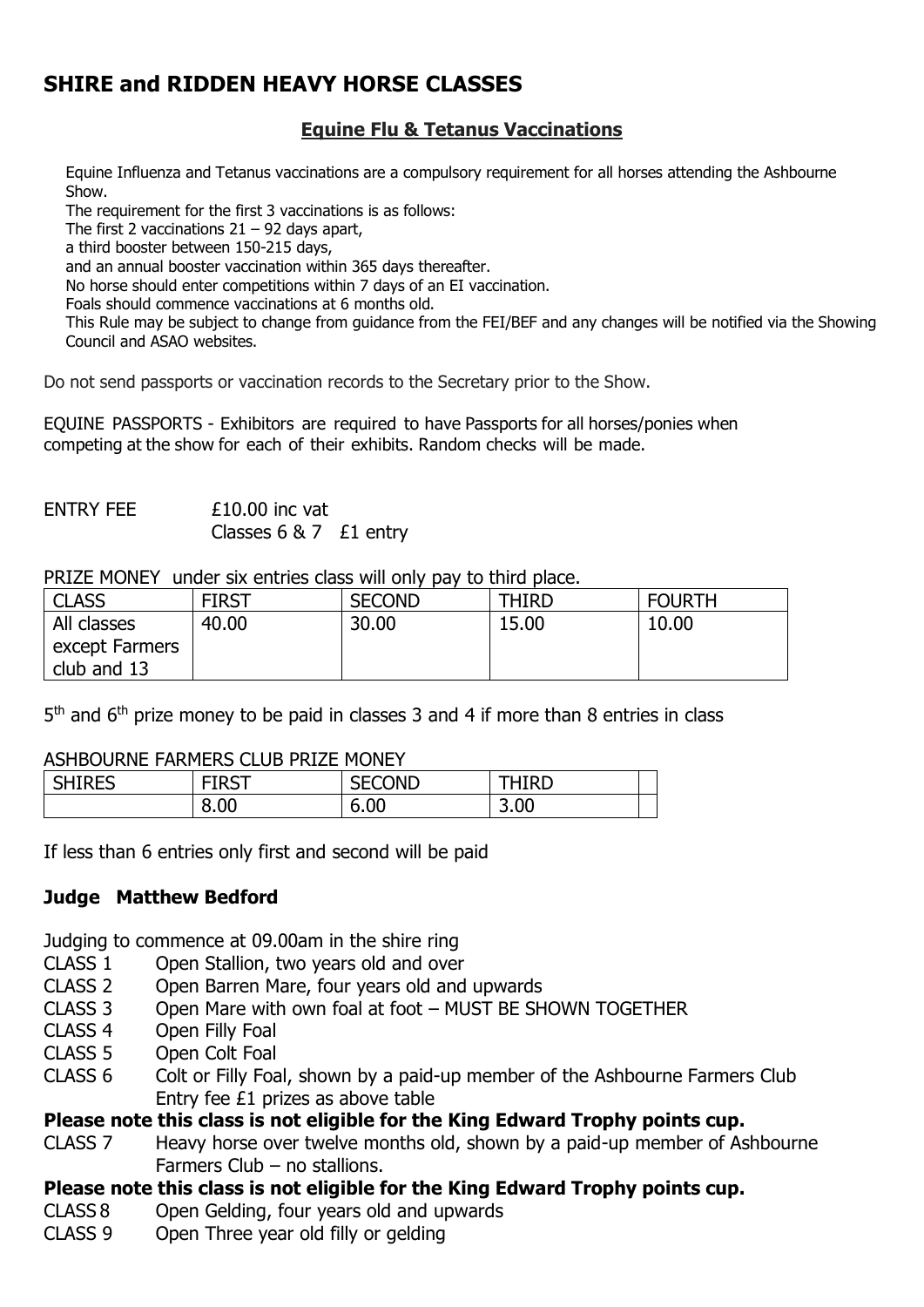- CLASS 10 Open Two year old filly or gelding
- CLASS 11 Open yearling, filly, colt or gelding
- CLASS 12 Pure Bred Non Shire, heavy horse, open mare/gelding, two years old and over
- CLASS 13 Young Handlers **Horses must be shown by a person aged between 12-18 years old on showday. Free entry.**

#### CLASS 14 **Ridden heavy horse, four years old and over.**

This competition is for purebred mares, geldings and stallions 4 years old or over, that are registered in the main British Stud Books of the Shire, Clydesdale Suffolk or Percheron Horse Societies, to be ridden. Part-breds are not eligible to compete. All Riders and Owners must be Members of either the Shire Horse Society, The Clydesdale Horse Society, The Suffolk Horse Society or British Percheron Horse Society.

#### **TROPHIES**

The AC Duncombe Cup for Champion Stallion Winner 2021 L M Fountain

The AshbourneTradesmen's Mare cup for the best brood mare in class 3, **owned, bred and shown by the exhibitor, being a bona-fide farmer residing within 20 miles of Ashbourne.** Winner 2021 LM Fountain

The Ronald Hawksworth cup for the best shire filly foal bred by the exhibitor Winner 2021 L M Fountain

The Foal Challenge cup for the best colt foal exhibited at the show Winner 2021 A Whetton

The 'Edward Coke' Memorial prize value £8.00 will be awarded to the breeder **(being a bona-fide farmer) for the best brood mare in class 3 bred in Derbyshire or Staffordshire.** Winner 2021 N/A

The A.C. Duncombe memorial breeders prize of £5.00 will be awarded to the best shire colt foal **bred and exhibited by a member of the Ashbourne shire horse society.** Winner 2021 N/A

The Faulkner cup for the best shire colt or filly foal at the show Winner 2021 LM Fountain

The Tradesmen's foal cup for the best foal in classes 4 and 5, **owned, bred and shown by the exhibitor, being a bona-fide farmer residing within 20 miles of Ashbourne** Winner 2021 LM Fountain

The Founders memorial prize of £3.50 being the interest from the fund of £100 war stock will be awarded to the Best colt or filly **foal bred and exhibited by a paid up member of the Ashbourne Shire Horse society**  Winner 2021

The Tradesmen's filly Challenge cup for the best filly in classes 8 to 10 **owned, bred and shown by exhibitor, being a bona-fide farmer residing within 20 miles of Ashbourne** Winner 2021 T J Yates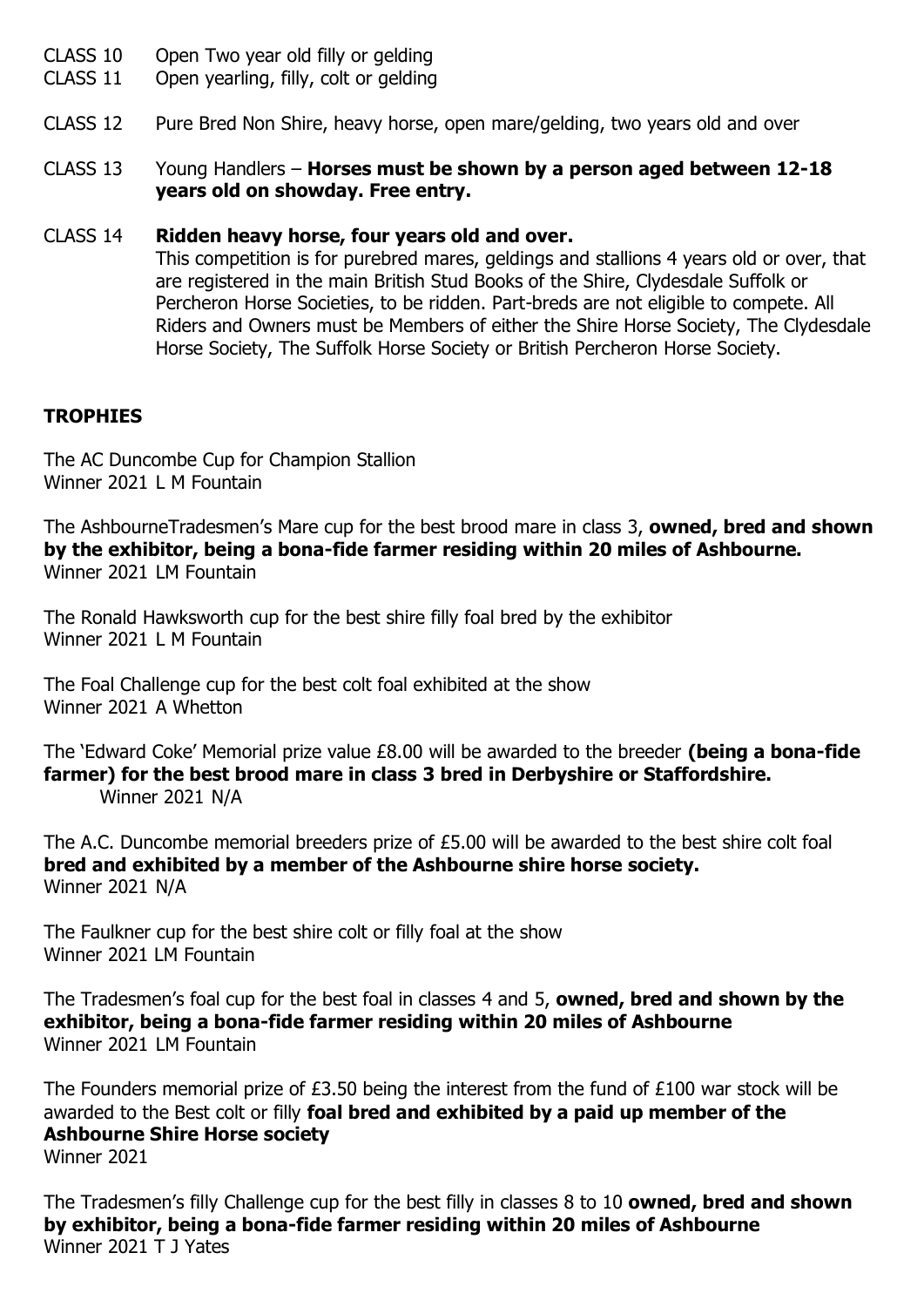The RBA Wealth Management Prizes £35 for Champion Foal and £25 for Reserve Champion Foal Champion Reserve

The Robert Whitehead cup for the best mare or filly one year old and upward shown at the show Winner 2021 M Martin

The Tom Yates memorial trophy will be awarded to the Supreme Champion Shire Horse in Show. All 1<sup>st</sup> and 2<sup>nd</sup> prize winners from classes 1-9 eligible Winner 2021 L M Fountain

The Michael Thornton Points cup for the exhibitor gaining the highest number of points in the shire section on the basis of three points for first prize, two points for second prize and one point for third prize.

Winner 2021 L M Fountain

The Rowland Memorial Cup will be awarded to the Champion Young Handler Winner 2021 W Fountain gifted to Nicole Croots

The Martin Cholerton Memorial Cup for the Champion Ridden Heavy Horse

The RBA Wealth Management Prizes £20 for Champion Handler and the Bill Carr Memorial Prize

The Heavy Trade Turnout Cup - Winner 2021 Not awarded

The Derbyshire and District Shire Horse Association. Members are eligible for the points accumulator for the Foal Championship and rosettes will be awarded to the three highest placed members on showday

Silver spoon will be awarded by the Shire Horse society for the best mare or filly and best stallion entered in the shire classes under society rules . Not to have won at another show in same year.

The Colonel Sir Peter and Lady Hilton Prize of £40.00 will be awarded to the Champion Shire

#### **TICKET AND VEHICLE PASS ALLOCATION**

Exhibitors entrance tickets and vehicle passes will be sent out prior to the show and are allocated as follows.

| Shires and cattle exhibitors |                                |              | Sheep exhibitors                   |                                                                                             |             |
|------------------------------|--------------------------------|--------------|------------------------------------|---------------------------------------------------------------------------------------------|-------------|
| $1 - 3$ Animals              | <b>Contract Contract State</b> | 2 Wristbands | Young handlers - 1 Wristband       |                                                                                             |             |
| 4 Animals and over -         |                                | 3 Wristbands | Maximum 2 wristbands per exhibitor |                                                                                             |             |
| Young handler                | $\sim$ $-$                     | 1 Wristband  | Young handler                      | $\mathcal{L}^{\mathcal{L}}$ and $\mathcal{L}^{\mathcal{L}}$ and $\mathcal{L}^{\mathcal{L}}$ | 1 Wristband |

Please note that all wristbands must be worn whilst on the showground. Additional admission wristbands can be purchased at a reduced rate of £11

Membership of the society costs £35.00 and entitles you entrance for one member, one guest and two children under the age of 15. Entry to the members enclosure, restaurant, bar and Grandstand.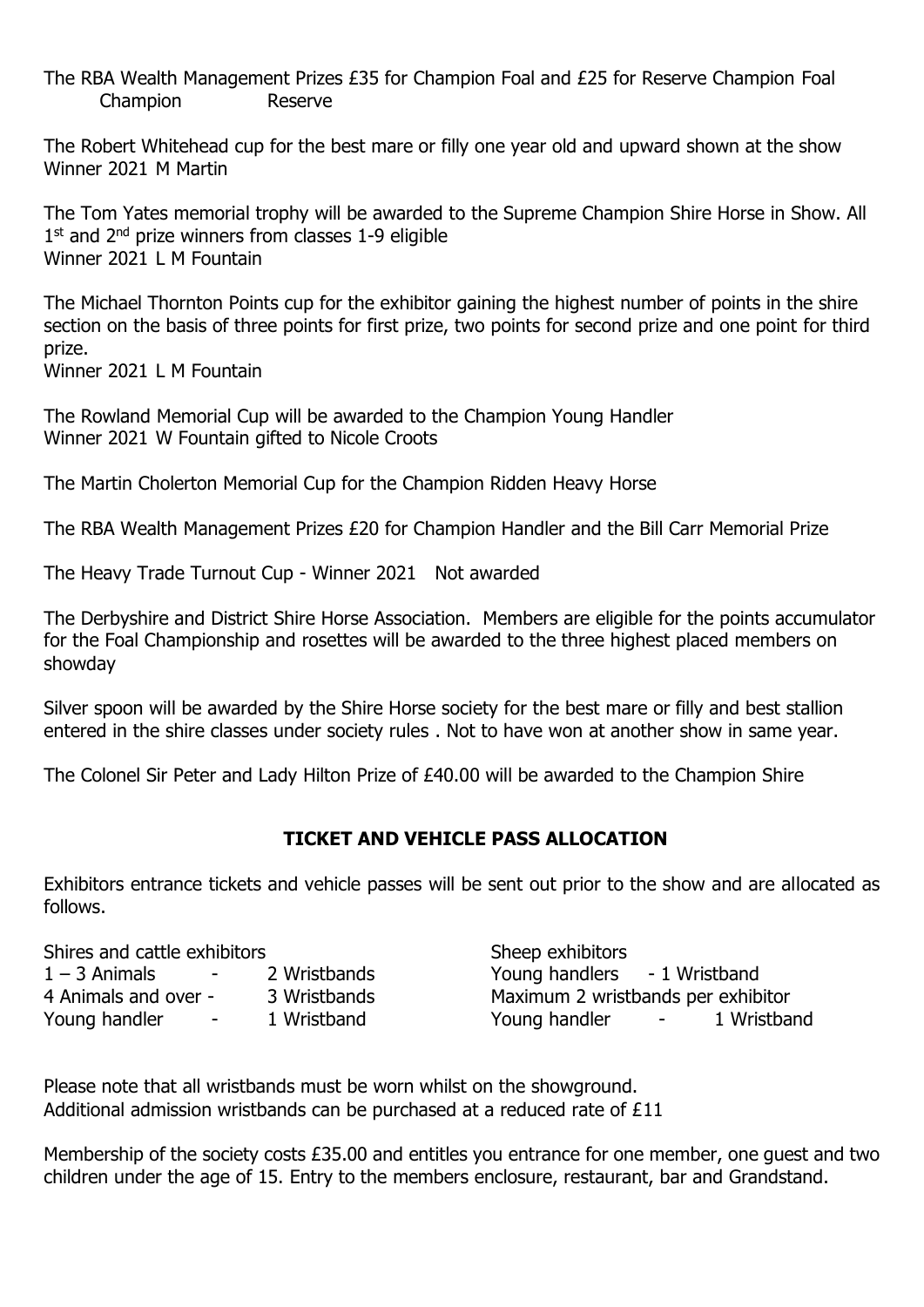## **DAIRY CATTLE CLASSES**

#### **Ashbourne Show Holding number 09/053/8000**

#### **Young Handler and Showmanship classes in the dairy section will commence at 9am**

**Dairy Class Judging will follow on WITH two breeds using the same ring alternating their classes.**

#### **Judging order will be on whiteboard outside the secretary's tent.**

Exhibitors should ensure that they have adequate public liability insurance cover.

ENTRY FEE £10.00 inc vat

No animal may enter both in milk and in calf classes

#### **The committee reserve the right to amalgamate classes if insufficient numbers are forward**

#### **ALL CATTLE LINES WILL BE MARKED UP PLEASE RESPECT OTHER EXHIBITOR'S SPACE.**

PRIZE MONEY under six entries class will only pay to third place.

|                     | <b>FIRST</b> | <b>SECOND</b> | <b>THIRD</b> | <b>FOURTH</b> |
|---------------------|--------------|---------------|--------------|---------------|
| CLASSES 100-<br>123 | 35.00        | 25.00         | 12.00        | 8.00          |

#### ASHBOURNE FARMERS CLUB PRIZE MONEY

| DAIRY AND      | <b>FIRST</b> | <b>SECOND</b> | THIRD |
|----------------|--------------|---------------|-------|
| <b>BEEF</b>    | 8.00         | 6.00          | 3.00  |
| <b>CLASSES</b> |              |               |       |

#### *<b>\*\*\*HANDLER CLASSES WILL COMMENCE AT 9AM IN DAIRY AND BEEF SECTIONS*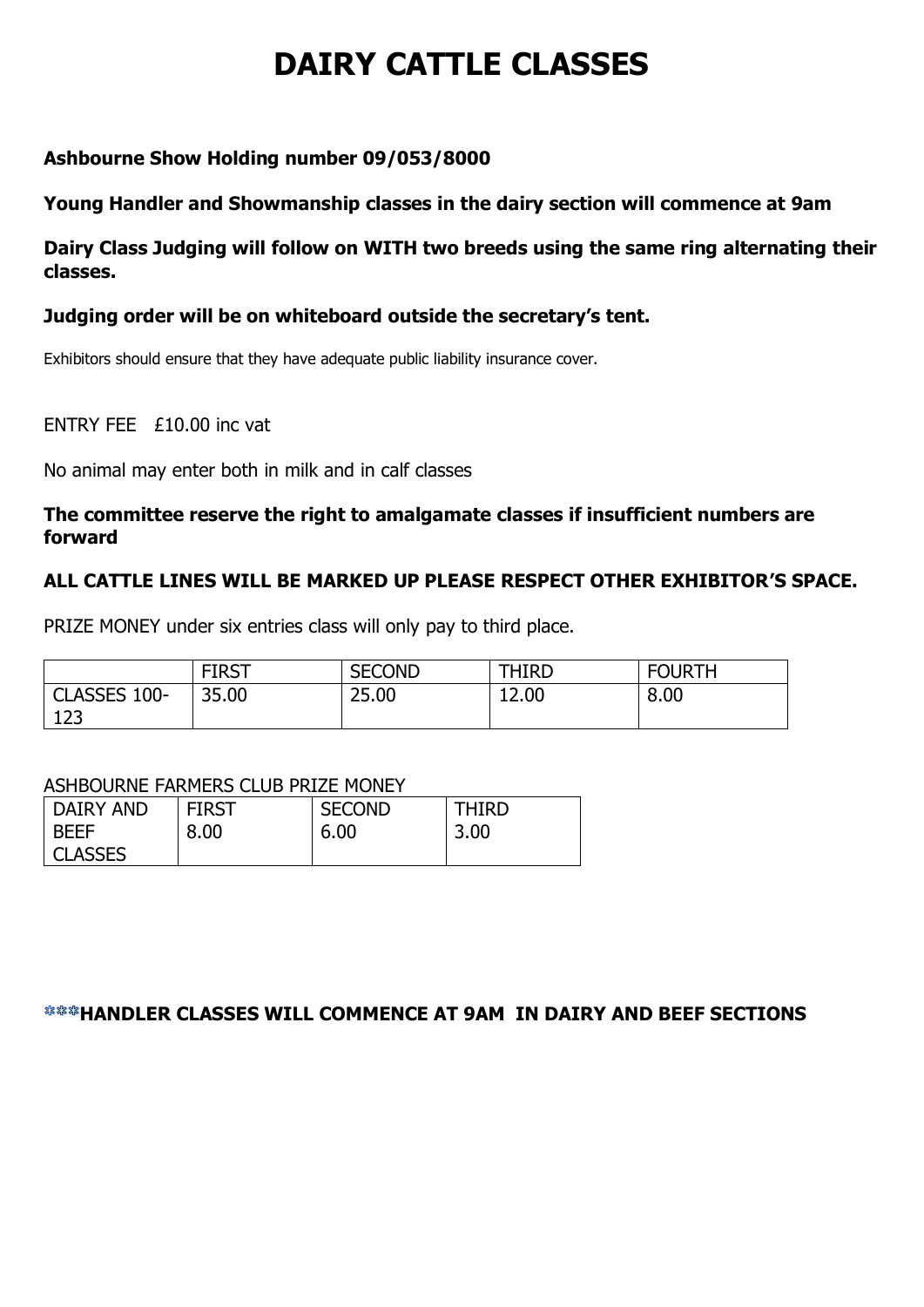#### **SHORTHORNS**

#### **Judge: Ian Collins**

All open classes held under the rules and regulations of the shorthorn cattle society and all cows entered are required to be dairy shorthorns, have shorthorn colour and be entered in the coates yearbook or its supplementary register.

- Class 100 Open best heifer born after 01.01.21
- Class 101 Open heifer in calf to first calf under three years old
- Class 102 Open Dry Cow, in calf with second or subsequent calf<br>Class 103 Open heifer, in milk, first calf born in or after 2020
- Open heifer, in milk, first calf born in or after 2020
- Class 104 Open cow, in milk
- Class 105 Open group of three animals, all property of same exhibitor and shown in above classes.

The Shorthorn society rosette is offered for Best dairy shorthorn

#### **TROPHIES**

- The Boots Cup for The Best Pedigree Dairy Shorthorn Heifer in class 100 Winner 2021 GW Pattinson & S Kirkham
- The P Birch Cup for the Best Pedigree Shorthorn Heifer from classes 100 & 101 Winner 2021 G W Pattinson & S Kirkham
- The Lt-Col PVW Gell Cup for the Best Pedigree Dairy Shorthorn Female, any age Winner 2021
- The Sir George Kenning Cup for the Best Group of Three Female shorthorns Winner 2021 G W Pattinson & S Kirkham

#### IF INSUFFICIENT ENTRIES CLASSES WILL BE AMALGAMATED – EXHIBITORS WILL BE NOTIFIED

#### **HOLSTEINS**

#### **JUDGE Richard Bostock**

Only open to animals actually registered for entry in the Holstein UK herdbook proper or in classes B and C of the supplementary register. An animal is defined as Exhibitor bred if it is born in the UK of Republic of Ireland and carries the owner's prefix. This includes animals born as a result of embryo transplant. An animal in joint ownership qualifies as an exhibitor bred providing it is jointly entered and one the owners is the breeder

- Class 106 Open best heifer born after 01.01.21
- Class 107 Open heifer in calf to first calf under three years old
- Class 108 Open dry cow, in calf to second or subsequent calf
- Class 109 Open heifer in milk with first calf born in or after 2020
- Class 110 Open cow in milk
- Class 111 Open group of three females, all property of same exhibitor and shown in above classes

#### **Please note - Class Judging, two breeds will use the same ring alternating classes.**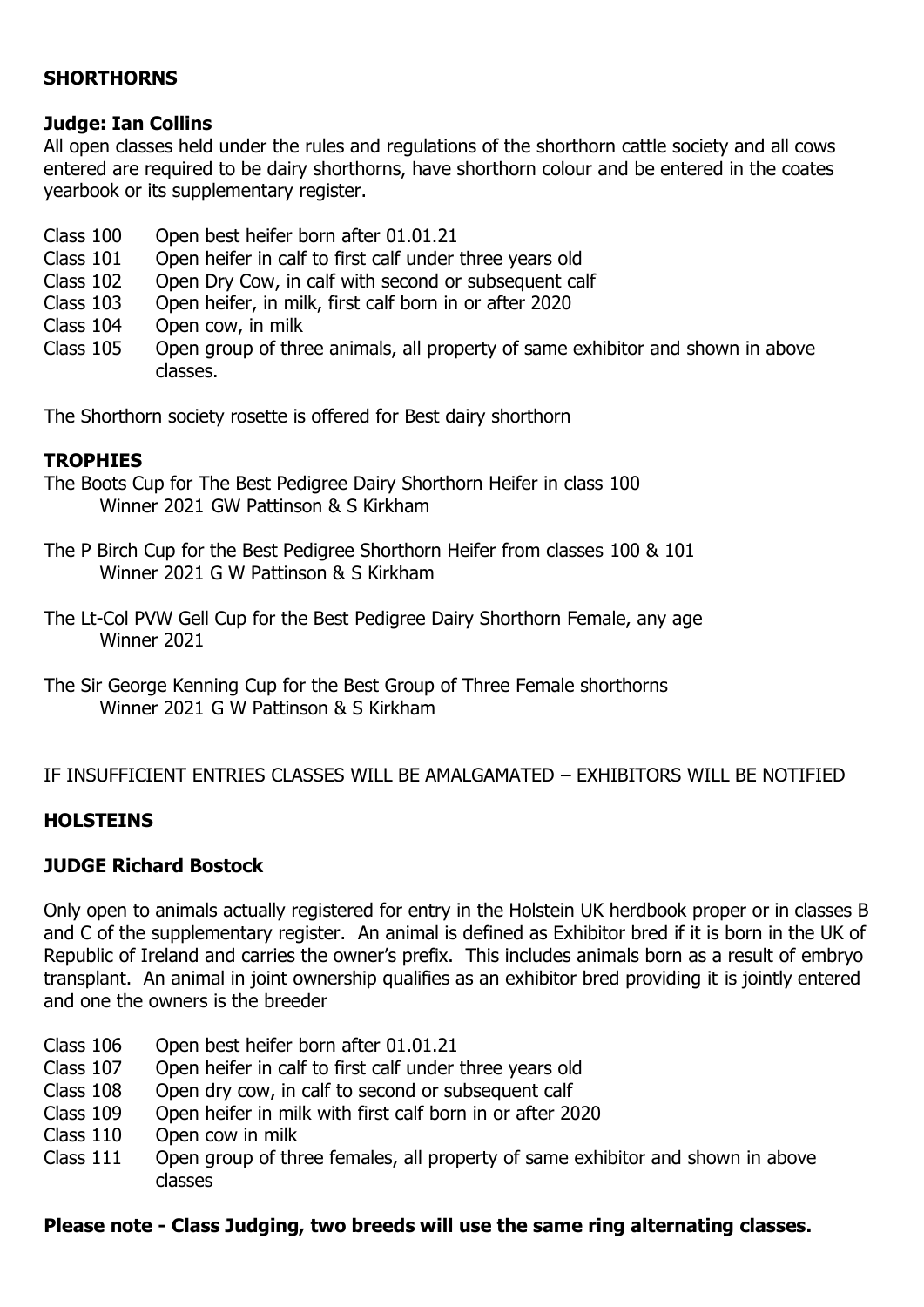#### **TROPHIES**

| Winner 2021 R Hawksworth                                                 | The Harold Stretton Spencer Cup for the Best Holstein maiden heifer                                        |
|--------------------------------------------------------------------------|------------------------------------------------------------------------------------------------------------|
| Winner 2021                                                              | The Charles Peach Memorial cup for the best Holstein heifer in the above classes<br>AA Winstanley          |
| Winner 2021                                                              | The Dovedale Cup for the Best registered cow in the Open Holstein classes<br>M Herridge                    |
| The WJ Bunting Cup for the Best Pedigree Holstein in show<br>Winner 2021 | M Herridge                                                                                                 |
| Winner 2021 AA Winstanley                                                | The Robert Evans Cup for the Best Pedigree Holstein group in the show                                      |
| points, $2^{nd} = 2$ points and $3^{rd} = 1$ point                       | The Quixhill Points Cup for the exhibitor gaining the most points in the Holstein classes. $1st$ prize = 3 |

In the event of a tie the exhibitor with more homebred animals gaining points will win

Winner 2021 AA Winstanley

#### **AYRSHIRES**

#### **JUDGE: Ian Collins**

Note: All animals must be entered in the Ayrshire herdbook and be at least 51% Ayrshire blood. If Black and White in colour must be 100% Ayrshire blood.

- Class 112 Open best heifer born after 01.01.21
- Class 113 Open heifer in calf to first calf under three years old
- Class 114 Open dry cow, in calf with second or subsequent calf
- Class 115 Open heifer in first lactation
- Class 116 Open cow in milk
- Class 117 Open group of three females from the above classes and the property of the same exhibitor

IF INSUFFICIENT ENTRIES CLASSES WILL BE AMALGAMATED – EXHIBITORS WILL BE NOTIFIED

#### **TROPHIES**

The first and seconds from class 112 to 116 will compete for The Major Crompton Inglefield Cup for the Best pedigree female Ayrshire Winner P Beresford

First prize winners from classes 112 and 113 will compete for the Mikijohns cup. Winner N/A

The DS Fox Bowl for the Best pedigree Ayrshire heifer under two years old Winner N/A

The Leonard Smith Cup for the Best group of Ayrshires. Winner N/A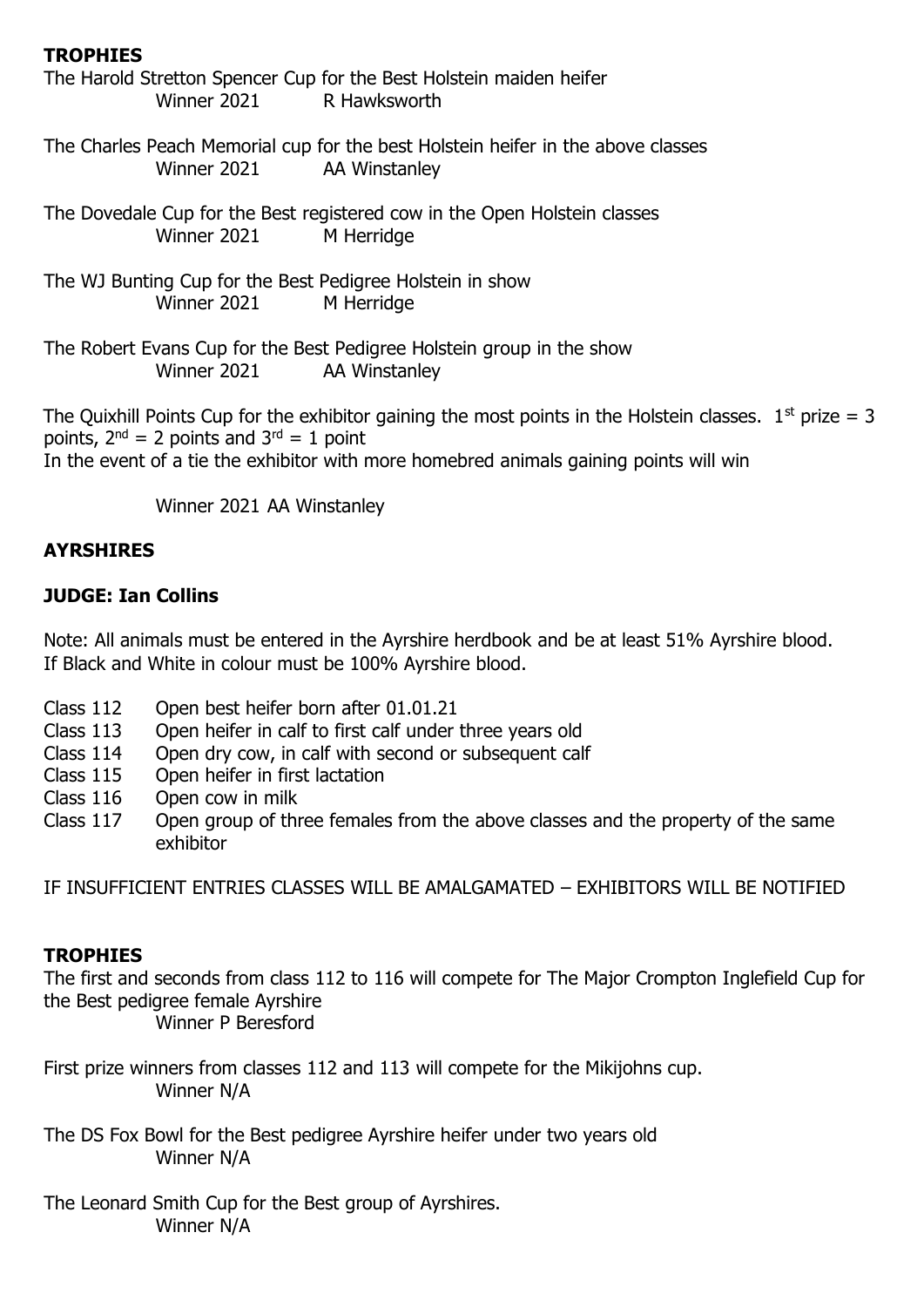The Ayrshire Society rosettes sponsored by Cattle Services (Ayr) Ltd will be awarded for

- a. The best group of three females
- b. A progeny group of two or more by the same sire or out of the same dam, entered in the Ayrshire classes and the property of the same exhibitor

#### *<b>\*\*\*HANDLER CLASSES WILL COMMENCE AT 9AM IN DAIRY AND BEEF SECTIONS*

**Please note - Class Judging, two breeds will use the same ring alternating classes.**

#### **JERSEYS**

#### **JUDGE Richard Bostock**

- Class 118 Open best maiden heifer born after 01.01.21
- Class 119 Open heifer in calf to first calf under three years old
- Class 120 Open dry cow in calf with second or subsequent calf
- Class 121 Open heifer in milk
- Class 122 Open cow in milk
- Class 123 Best pair from entries in above classes and owned by exhibitor

The Jersey cattle society rosette will be awarded for The Best cow or heifer registered in the herd book and bred by an exhibitor and member of the JCS.

#### **TROPHIES**

The Major Leigh Newton Perpetual Cup for the best Jersey maiden heifer in show Winner 2021 Coldeaton Jerseys

The J W Preston Cup for the Champion Jersey heifer Winner 2021 Coldeaton Jerseys

The Ballidon Quarries Cup for the best female in the open Jersey classes Winner 2021 Coldeaton Jerseys

The Sir E B Wakefield Cup for the best local female Jersey Winner 2021 Coldeaton Jerseys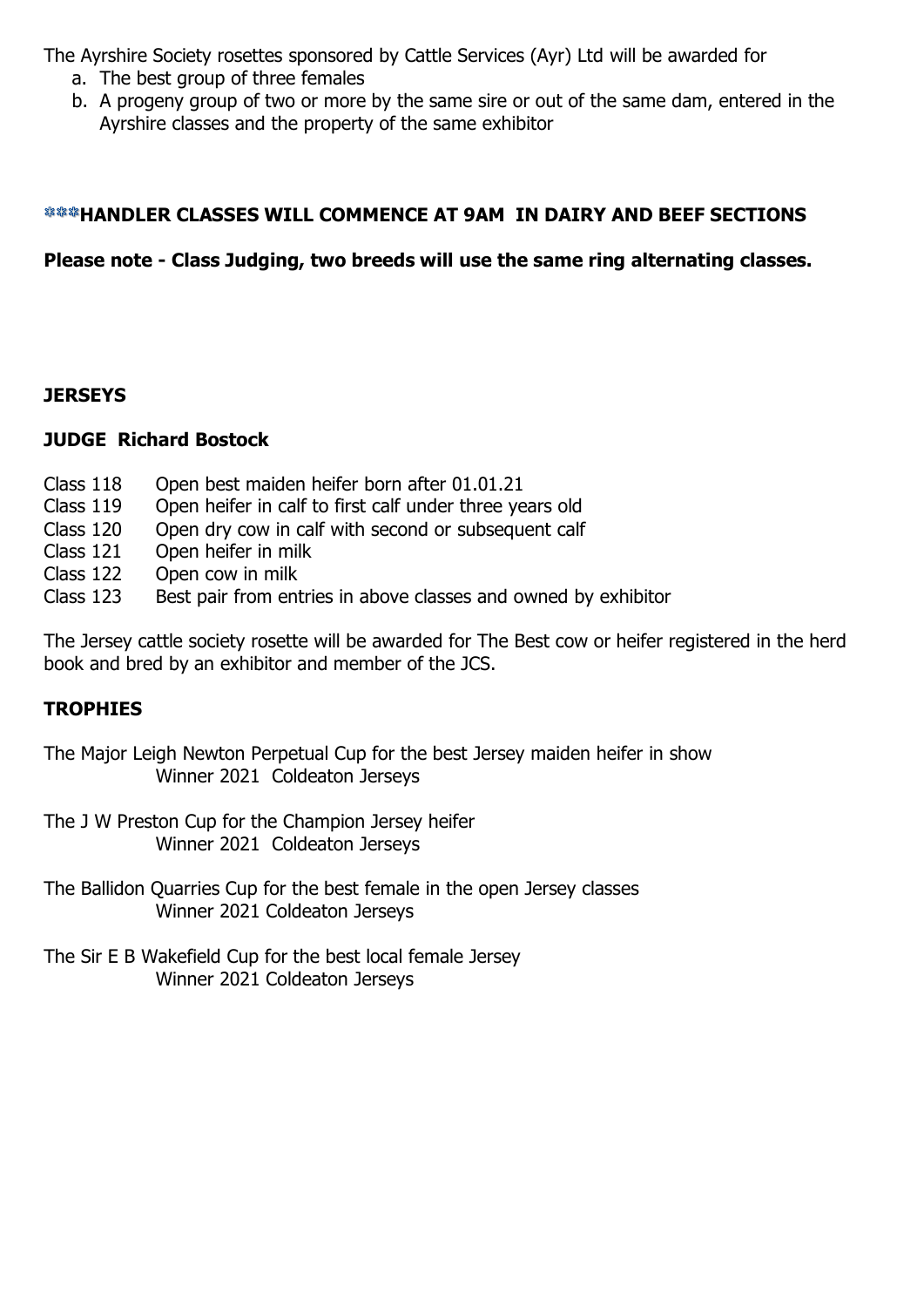#### **SPECIAL OVERALL SHOW TROPHIES**

The Waterhouse Cup for the Supreme Champion Dairy Heifer, any breed, in calf or milk Winner 2021 AA Winstanley

The Pinkstone J T Yates Cup for the Supreme Champion Dairy. Champions from all dairy sections are eligible.

Winner 2021 Coldeaton Jerseys

The Silcock Cup for the Supreme Dairy, bred and shown by exhibitor Winner 2021 Coldeaton Jerseys

The Spillers Dairy Points Cup for the exhibitor gaining the highest number of points in the dairy classes, on the basis of first prize = 3 points, second = 2 and third = one point. In the event of a tie, each winning exhibitor will hold the cup for an equal period.

Winner 2021 Coldeaton Jerseys

#### **ASHBOURNE FARMERS CLUB CLASSES**

ENTRY FEE PER CLASS £1.00

Open only to fully paid up members of Ashbourne Farmers Club who have judged at one stock judging event during the year of the show

#### **Please note these classes are not eligible for the King Edward Trophy points cup.**

ASHBOURNE FARMERS CLUB PRIZE MONEY

| DAIRY AND<br><b>BEEF</b><br><b>CLASSES</b> | <b>FIRST</b> | <b>SECOND</b> | THIRD |
|--------------------------------------------|--------------|---------------|-------|
|                                            | 8.00         | 5.00          | 3.00  |

IF LESS THAN 6 ENTRIES ONLY FIRST AND SECOND WILL BE PAID

#### **Judge Ian Collins**

- Class 124 Dairy cow or heifer in milk
- Class 125 In calf dry dairy cow or heifer
- Class 126 Pure bred beef cow or heifer in calf or with calf at foot
- Class 127 Dairy or beef calf one year old or under on showday

#### **TROPHY**

The Ronald Kay cup for Champion

Winner 2021 Coldeaton Jerseys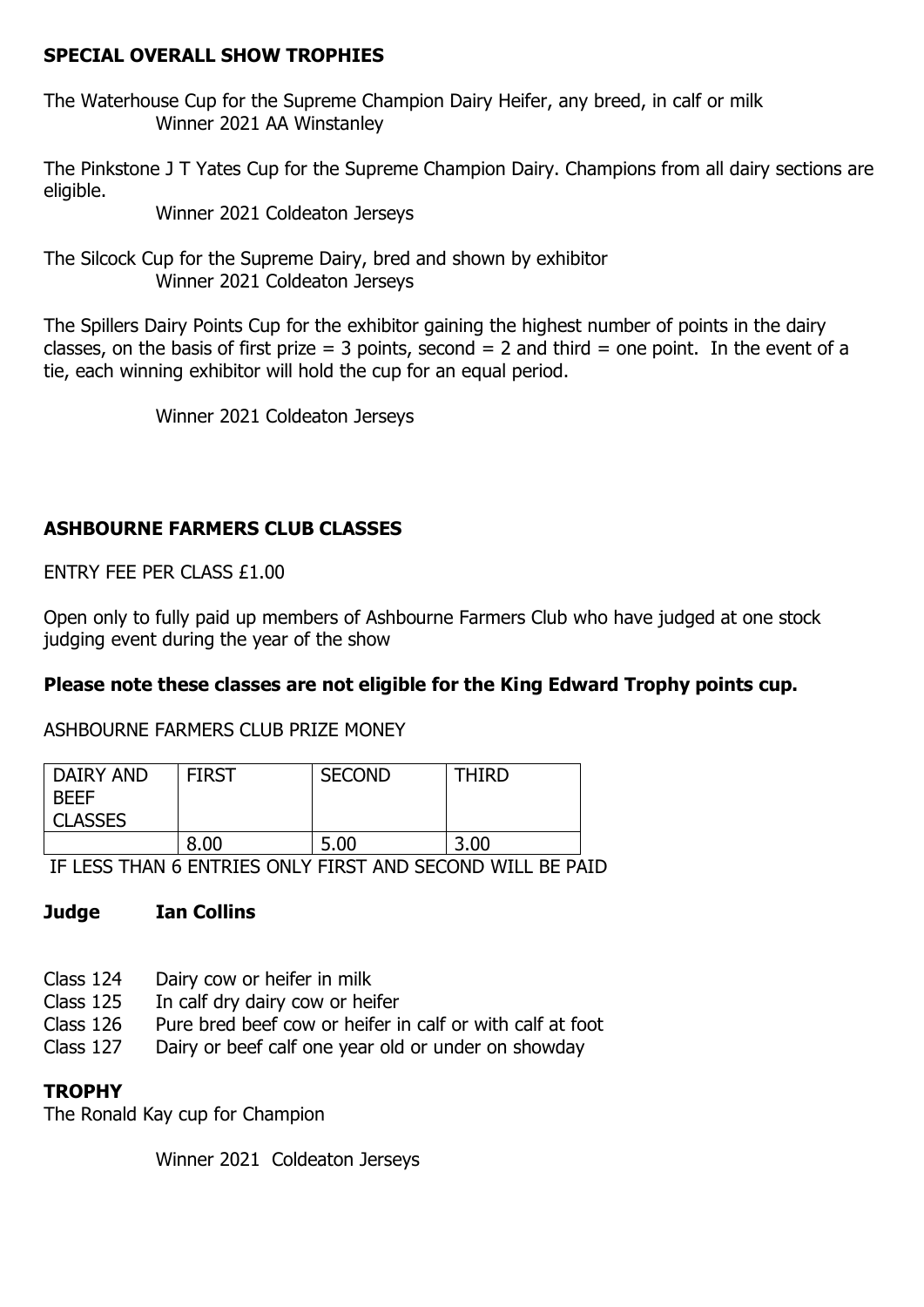#### **INTERBREED DAIRY CALF AND SHOWMANSHIP CLASSES - Please note these classes run alongside each other.**

#### **Judges Ian Collins and Richard Bostock**

#### **JUDGING AT 9AM**

Please note that a calf may only be shown by one handler in the showmanship classes All Showmen will receive a rosette

PRIZE MONEY - HANDLERS

| $-$ - $-$<br>TUNT | <b>SECOND</b>      | HIRD | ۱ь                               |
|-------------------|--------------------|------|----------------------------------|
| 10.00             | -<br>$\cap$<br>.uu | 5.00 | 3.00<br>$\overline{\phantom{0}}$ |

#### **FREE ENTRY**

| Class 128 Open Junior handler, 10 years and under $-$ Calf to be born in year of show |
|---------------------------------------------------------------------------------------|
| Class 129 Open Intermediate handler 11 to 16 years old                                |
| Class 120 Open Cenier handler 17, 26 vears old                                        |

Class 130 Open Senior handler 17 -26 years old

#### PRIZE MONEY - CALVES

| <b>ETDCT</b><br>ו כחו | <b>SECOND</b> | ŀIRD | $F^{\prime}$ $F^{\prime}$<br>Jb |
|-----------------------|---------------|------|---------------------------------|
| 10.00                 | 00.'          | 5.00 | 3.00                            |

#### **ENTRY FEE £1.00**

- Class 131 Open Dairy calf any breed less than 6 months old on showday
- Class 132 Open dairy calf any breed between 6 and 12 months old on showday
- Class 133 Open dairy calf any breed between 12 and 18 months old on showday

#### **TROPHIES**

- The Bagshaw Cup for the Champion showman Winner 2021 Tom Ball (Winstanley)
- The C Allen cup for the best Jersey handler aged 14 and under Winner 2021 Isabelle Lee
- The R C Critchlow Trophy for best Ayrshire handler aged 14 and under Winner 2021 N/A
- The 1922 Silver Medal for the best Holstein handler aged 14 and under Winner 2021 Annie Shirt
- The W Bunting cup for the Champion calf Winner 2021 AA Winstanley
- The Black and White Sires Salver for Reserve champion calf Winner 2021 AA Winstanley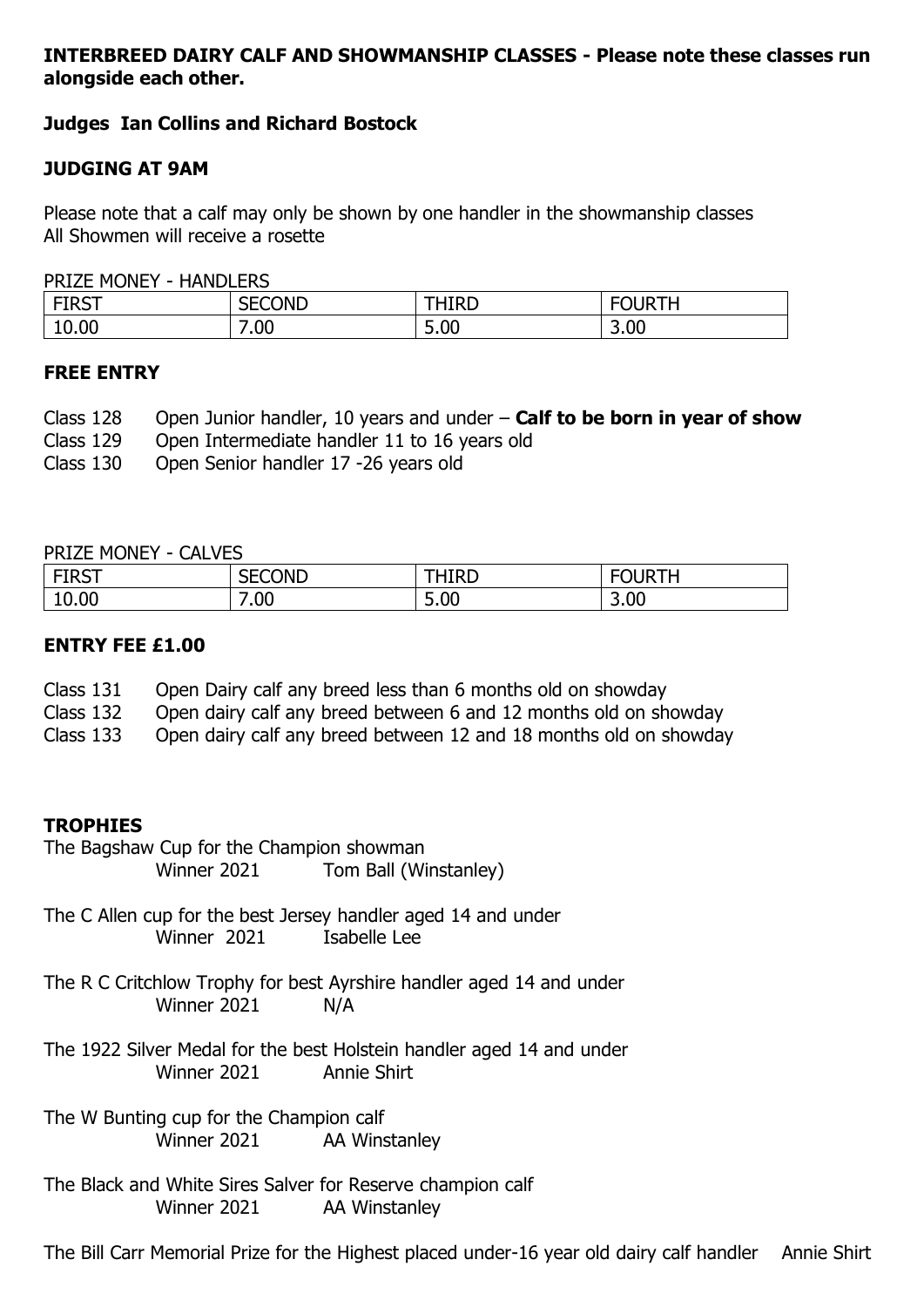#### **TICKET AND VEHICLE PASS ALLOCATION**

Exhibitors entrance tickets and vehicle passes will be sent out prior to the show and are allocated as follows.

Shires and cattle exhibitors Shires and cattle exhibitors

| $1 - 3$ Animals      | - | 2 Wristbands |
|----------------------|---|--------------|
| 4 Animals and over - |   | 3 Wristbands |
| Young handler        | - | 1 Wristband  |

Young handlers - 1 Wristband Maximum 2 wristbands per exhibitor Young handler - 1 Wristband

Please note that all wristbands must be worn whilst on the showground. Additional admission wristbands can be purchased at a reduced rate of £11

Membership of the society costs £35.00 and entitles you to entrance for one member, one guest and two children under the age of 15. Entry into the members enclosure, restaurant, bar and Grandstand.

### **BEEF CLASSES**

#### **Ashbourne Show Holding number 09/053/8000**

Exhibitors should ensure that they have adequate public liability insurance cover.

ENTRY FEE £10.00 inc vat

PRIZE MONEY under six entries class will only pay to third place.

| <b>ACC</b><br>ັບພາບ         | -----<br>ו כתו | ECOND<br>.<br>∵∟ت | IIRD  | ıκ   |
|-----------------------------|----------------|-------------------|-------|------|
| 238<br><b>300</b><br>∠∪∪- 1 | 35.00          | 25.00             | 12.00 | 8.00 |

PLEASE NOTE THAT NO ANIMAL CAN BE SHOWN IN BOTH PEDIGREE AND COMMERCIAL CLASSES

THE COMMITTEE RESERVE THE RIGHT TO AMALGAMATE ANY CLASSES IF INSUFFICIENT NUMBERS ARE FORWARD

**Beef Judging will commence following the Handler classes and two breeds will use the same ring alternately.**

**Judging information will be available outside the secretary's tent.**

**HANDLER CLASSES WILL COMMENCE AT 9AM IN DAIRY AND BEEF SECTIONS**

**Open Beef Pair - Class No 299 – No rosette to be worn if shown beforehand**

#### **CHAMPION TROPHY**

The Snelston cup will be presented to the supreme beef champion To be judged by all beef judges Winner 2021 J Nicholls Limousin

The Philip Binder Bagshaws Memorial Cup for the Best Native Breed Beef Animal Winner 2021 Hallam and Wright Lincoln Red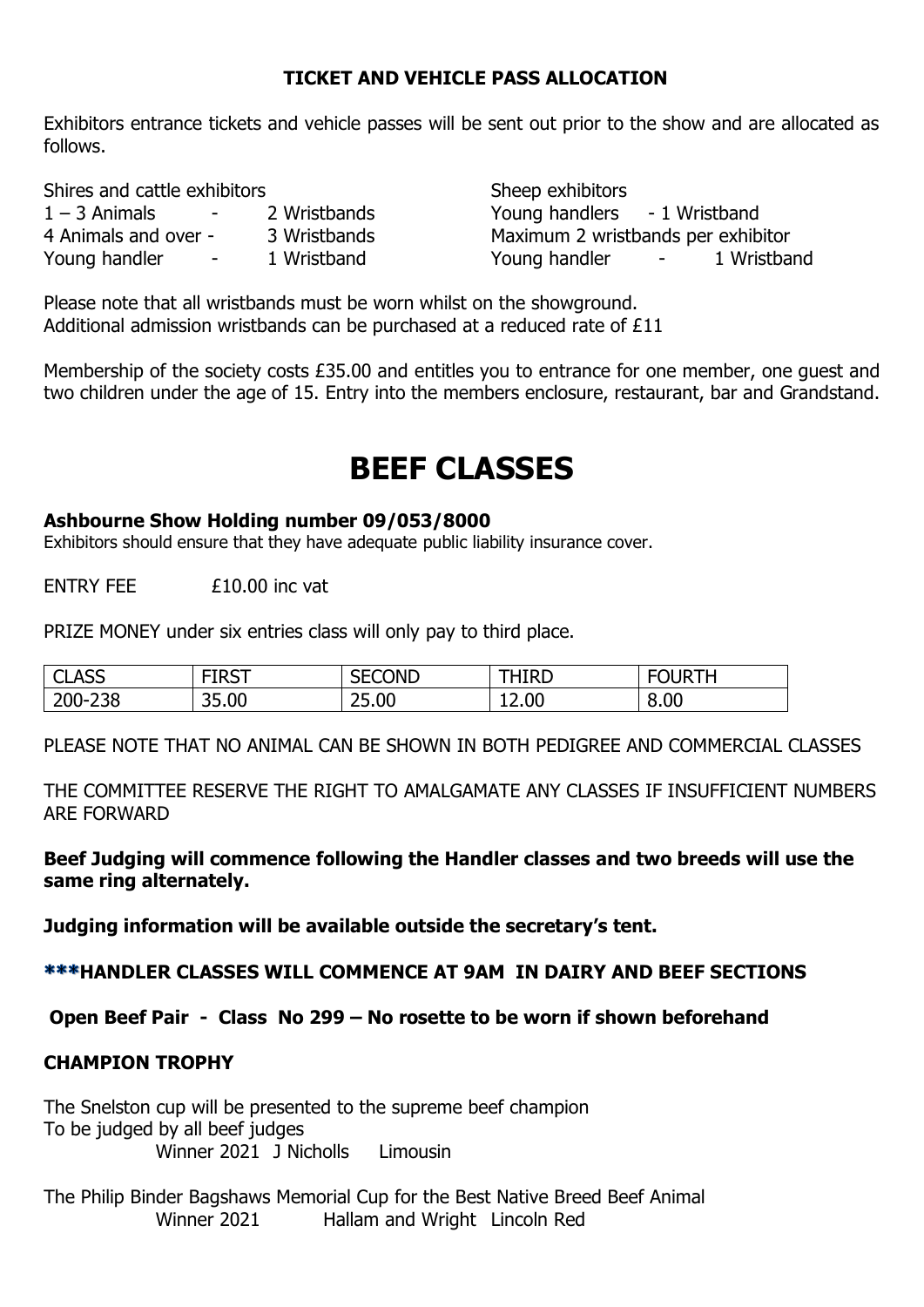#### **Please note - Class Judging, two breeds will use the same ring alternating classes.**

#### **LIMOUSIN**

| <b>Judge</b>                                                                  | TBC                                           |  |  |
|-------------------------------------------------------------------------------|-----------------------------------------------|--|--|
| Class 200                                                                     | Open maiden heifer born on or after 01.01.21  |  |  |
| Class 201                                                                     | Open heifer born in 2020                      |  |  |
| Class 202                                                                     | Open cow or heifer born on or before 31.12.19 |  |  |
| Class 203                                                                     | Open bull born after 01.01.21                 |  |  |
| Class 204                                                                     | Open bull born on or before 01.01.21          |  |  |
| Classes 203 and 204 will be amalgamated if less than four entries are forward |                                               |  |  |

#### **Open Beef Pair - Class No 299 – No rosette to be worn if shown beforehand**

#### **TROPHY**

The Boots Tureen for Champion Limousin

Winner 2021 J N & W Nicholls

#### **HEREFORD**

#### **Judge P Allman**

- Class 205 Open maiden heifer born on or after 01.01.21
- Class 206 Open heifer Born in 2020
- Class 207 Open Cow or heifer born on or before 31.12.19
- Class 208 Open bull born after 01.01.21
- Class 209 Open bull born on or before 01.01.21
- Class 210 Best Pair of animals under 2 years of age on showday, bred and exhibited by a member of the Hereford Association

#### **Open Beef Pair - Class No 299 – No rosette to be worn if shown beforehand**

#### **Please note - Class Judging, two breeds will use the same ring alternating classes.**

Classes 208 and 209 will be amalgamated if less than four entries are forward

IF INSUFFICIENT ENTRIES CLASSES WILL BE AMALGAMATED – EXHIBITORS WILL BE NOTIFIED

The MEAHBA offer a rosette for the breed champion

#### **TROPHY**

The Parwich cup for the best pedigree Hereford beast in the show Winner 2021 Wilson

#### **Open Beef Pair - Class No 299 – No rosette to be worn if shown beforehand**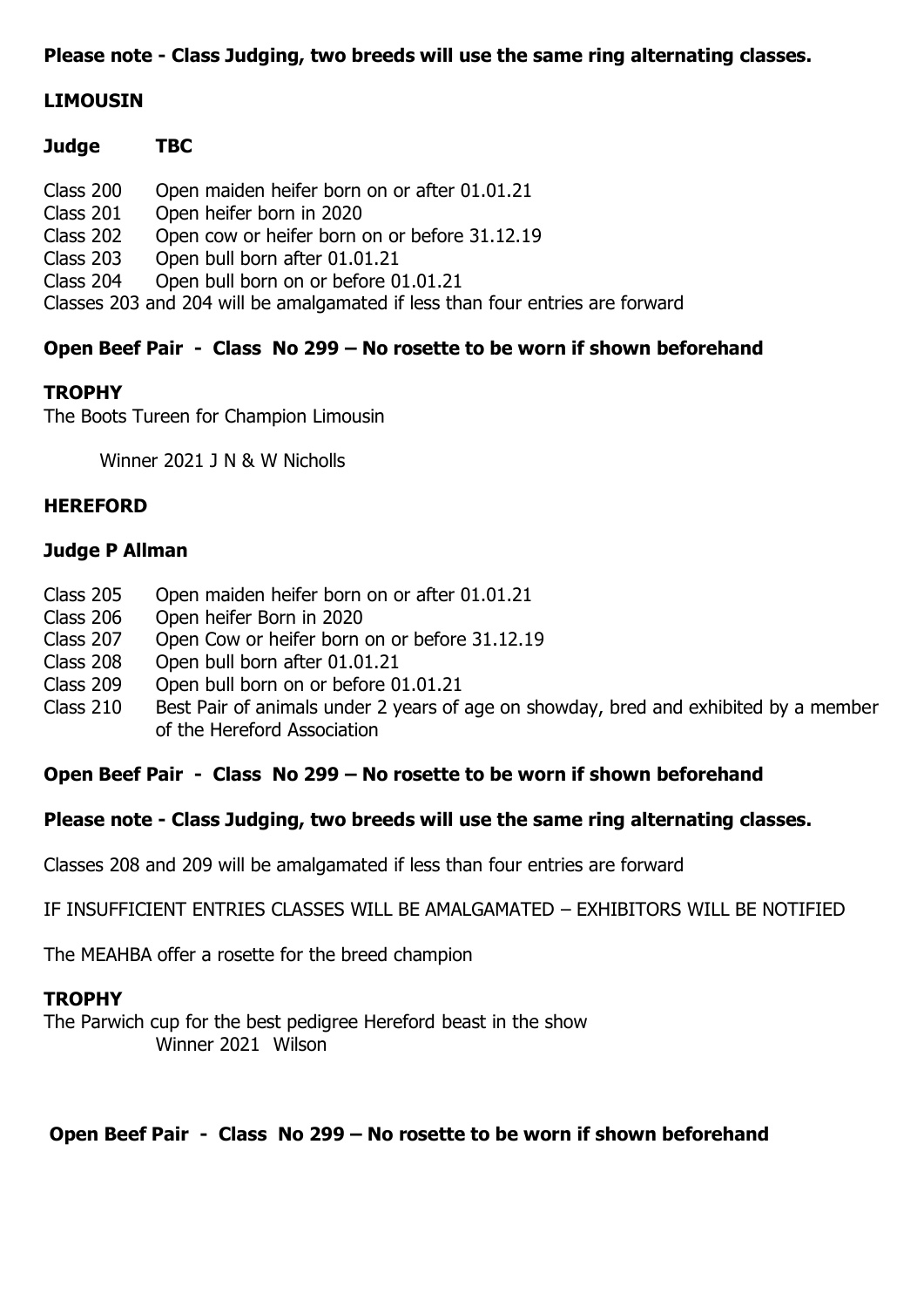#### **BRITISH BLUE**

#### **JUDGE Mark Hartley**

- Class 211 Open maiden heifer born on or after 01.01.21
- Class 212 Open heifer born in 2020
- Class 213 Open cow or heifer born on or before 31.12.19
- Class 214 Open bull born after 01.01.21<br>Class 215 Open bull born on or before 0
- Open bull born on or before  $01.01.21$

IF INSUFFICIENT ENTRIES CLASSES WILL BE AMALGAMATED – EXHIBITORS WILL BE NOTIFIED Classes 74 and 75 will be amalgamated if less than four entries forward

#### **TROPHY**

The Melles cup for Champion British Blue – Winner 2021 Hallam & Wright

#### **ANY OTHER PURE CONTINENTAL**

#### **Judge Roger Birch**

- Class 216 Open maiden heifer born on or after 01.01.21
- Class 217 Open heifer born in 2020
- Class 218 Open cow or heifer born on or before 31.12.19
- Class 219 Open bull born after 01.01.21
- Class 220 Open bull born on or before 01.01.21

Classes 219 and 220 will be amalgamated if less than four entries forward

#### **Open Beef Pair Class No 299 – No rosette to be worn if shown beforehand**

#### **Please note - Class Judging, two breeds will use the same ring alternating classes.**

#### **TROPHIES**

The Lynne and John Pegg Waterfall Salver for the Best Female Charolais in class Winner 2021 N/A The Harpur-Crewe cup for the Champion Charolais in class Winner 2021 { Marsden

#### *<b>\*\*\*HANDLER CLASSES WILL COMMENCE AT 9AM IN DAIRY AND BEEF SECTIONS*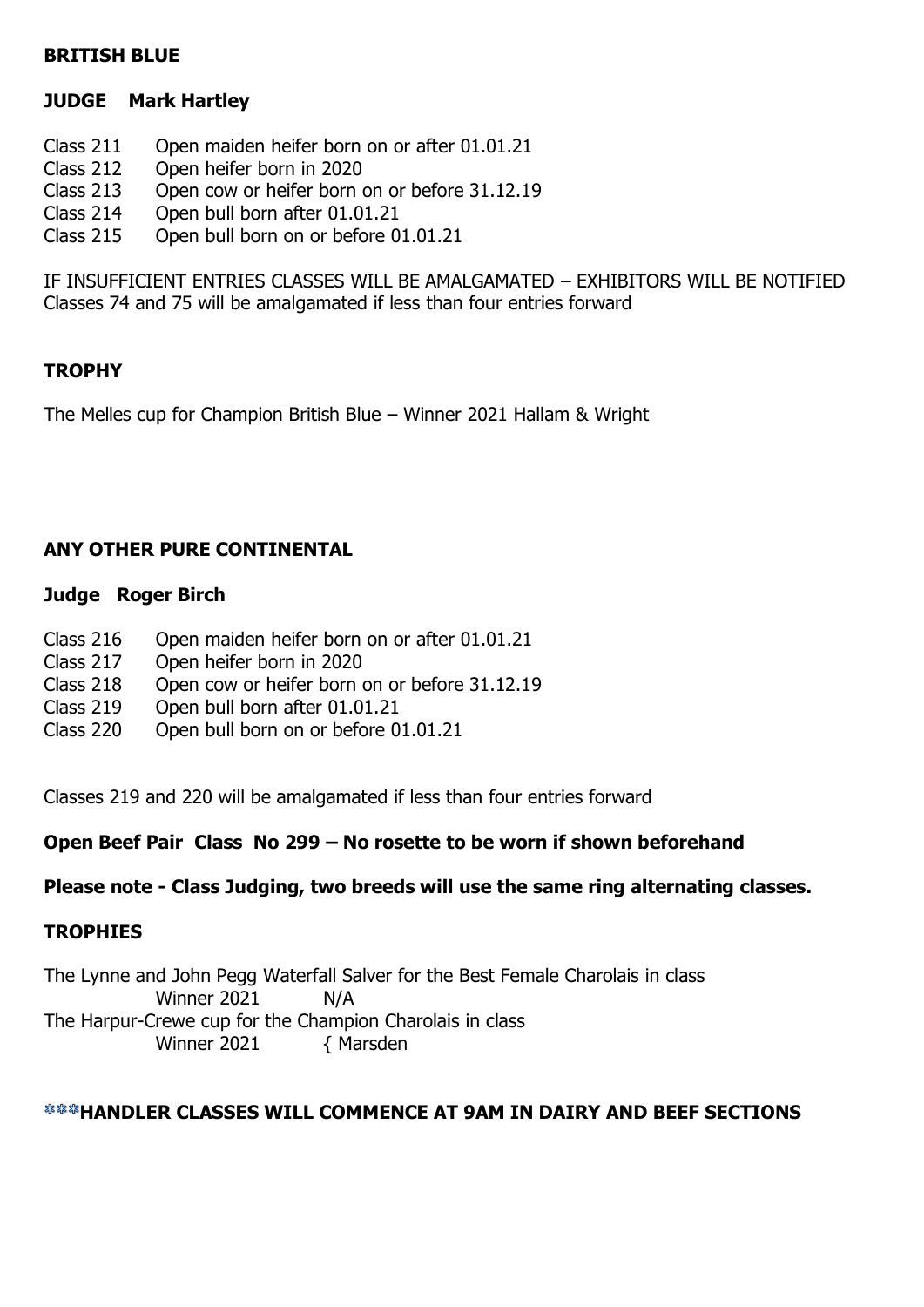#### **SIMMENTAL**

#### **Judge Roger Birch**

- Class 221 Open heifer born on or after 01.01.21
- Class 222 Open heifer born in 2020<br>Class 223 Open cow or heifer horn
- Open cow or heifer born on or before 31.12.19
- Class 224 Open bull born after 01.01.21
- Class 225 Open bull born on or before 01.01.21

#### **Open Beef Pair Class No 299 – No rosette to be worn if shown beforehand**

IF INSUFFICIENT ENTRIES CLASSES WILL BE AMALGAMATED – EXHIBITORS WILL BE NOTIFIED

#### **TROPHY**

The R F Stevenson cup for the Champion Simmental Winner 2021 D Donnelly

#### **COMMERCIAL BEEF**

#### **Judge Jim Court**

No beef animal may enter both pure bred and commercial classes

EVERY ANIMAL WILL BE WEIGHED ON ARRIVAL

- Class 226 Open Baby beef, steer/heifer, 400kgs or below
- Class 227 Open  $1<sup>st</sup>$  cross steer 550kg or below
- Class 228 Open  $1<sup>st</sup>$  cross steer 551kg and over
- Class 229 Open heifer any breed not shown in any other class up to 500kg
- Class 230 Open heifer any breed not shown in any other class 501kg and over

#### **Open Beef Pair - Class No 299 – Open Beef Pair No rosette to be worn if shown beforehand**

#### **TROPHIES**

The Bert Wharmby cup for the Champion Commercial beef animal Winner 2021 T & J Gratton

The Sam and Jean Parkin cup for the best exhibitor bred beef animal Winner 2021 T & J Gratton

The Roger Round Memorial Points Cup for the exhibitor gaining the most points in the commercial beef section

 $1<sup>st</sup> = 3$  points,  $2<sup>nd</sup> = 2$  points and  $3<sup>rd</sup> = 1$  point Winner 2021 S & P Sellors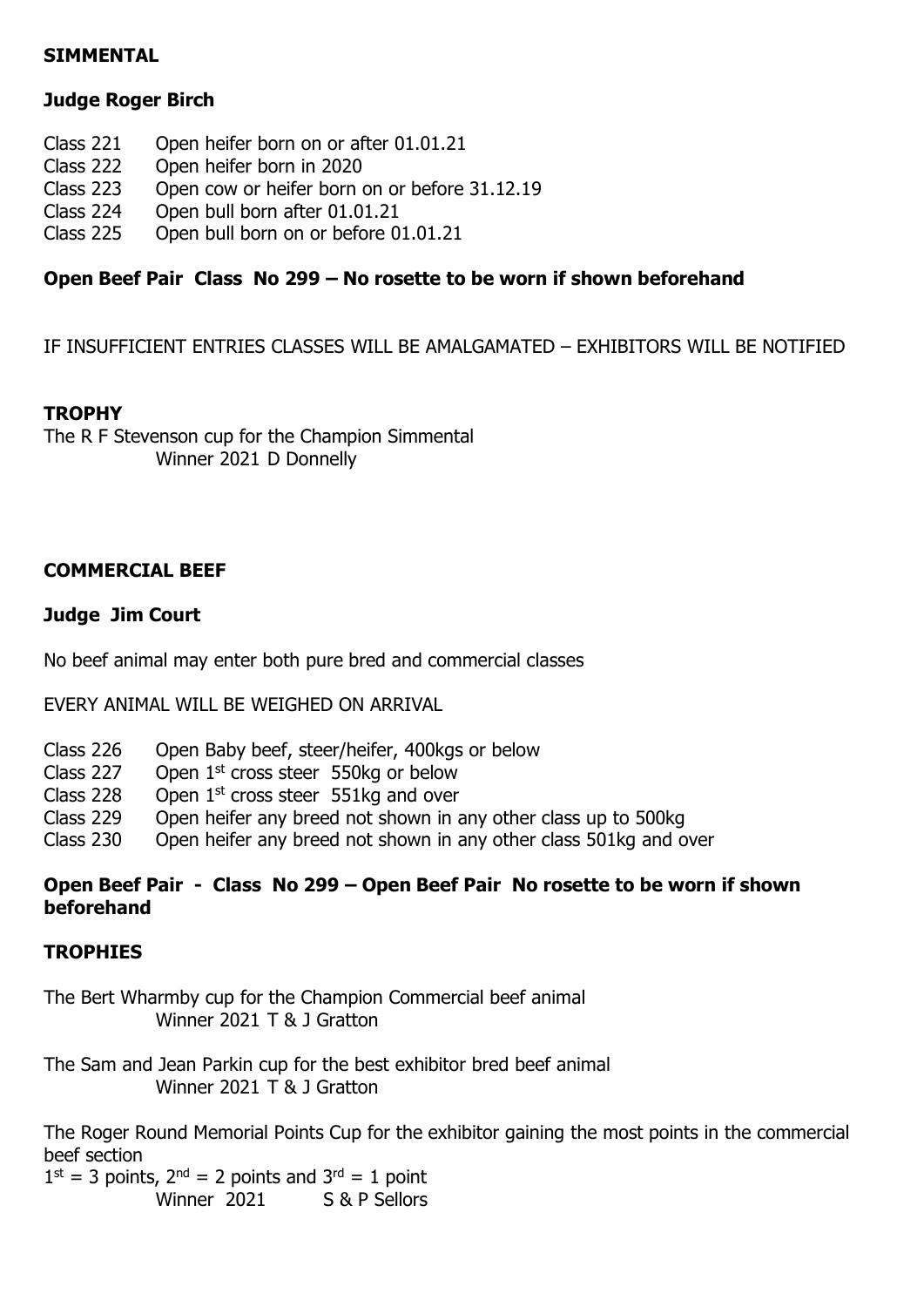#### **LONGHORN**

#### **Judge George Young**

Class 231 Heifer born in 2021 Class 232 Heifer born in 2020 Class 233 Heifer born in 2019 Class 234 Cow in calf or in milk born before 01.01.18<br>Class 235 Bull any age Bull any age

#### **Open Beef Pair Class No 299 – Open Beef Pair No rosette to be worn if shown beforehand**

#### **TROPHY**

The Bibby Trophy for Champion - Winner 2021 B C Stanley

#### **ANY OTHER PURE NATIVE BEEF BREED**

#### **Judge Mark Severn**

| Class 236 | Open best maiden heifer born on or after 01.01.20 |  |  |
|-----------|---------------------------------------------------|--|--|
|-----------|---------------------------------------------------|--|--|

- Class 237 Open best heifer born before 01.01.20
- Class 238 Open best cow

#### **Open Beef Pair - Class No 299 – No rosette to be worn if shown beforehand**

IF INSUFFICIENT ENTRIES CLASSES WILL BE AMALGAMATED – EXHIBITORS WILL BE NOTIFIED

#### **TROPHY**

The F H White cup for the Any Other Pure British Beef Champion Winner 2021 Hallam & Wright

The John Waring Feeds cup for the Champion Highland in show Winner 2021 R Wain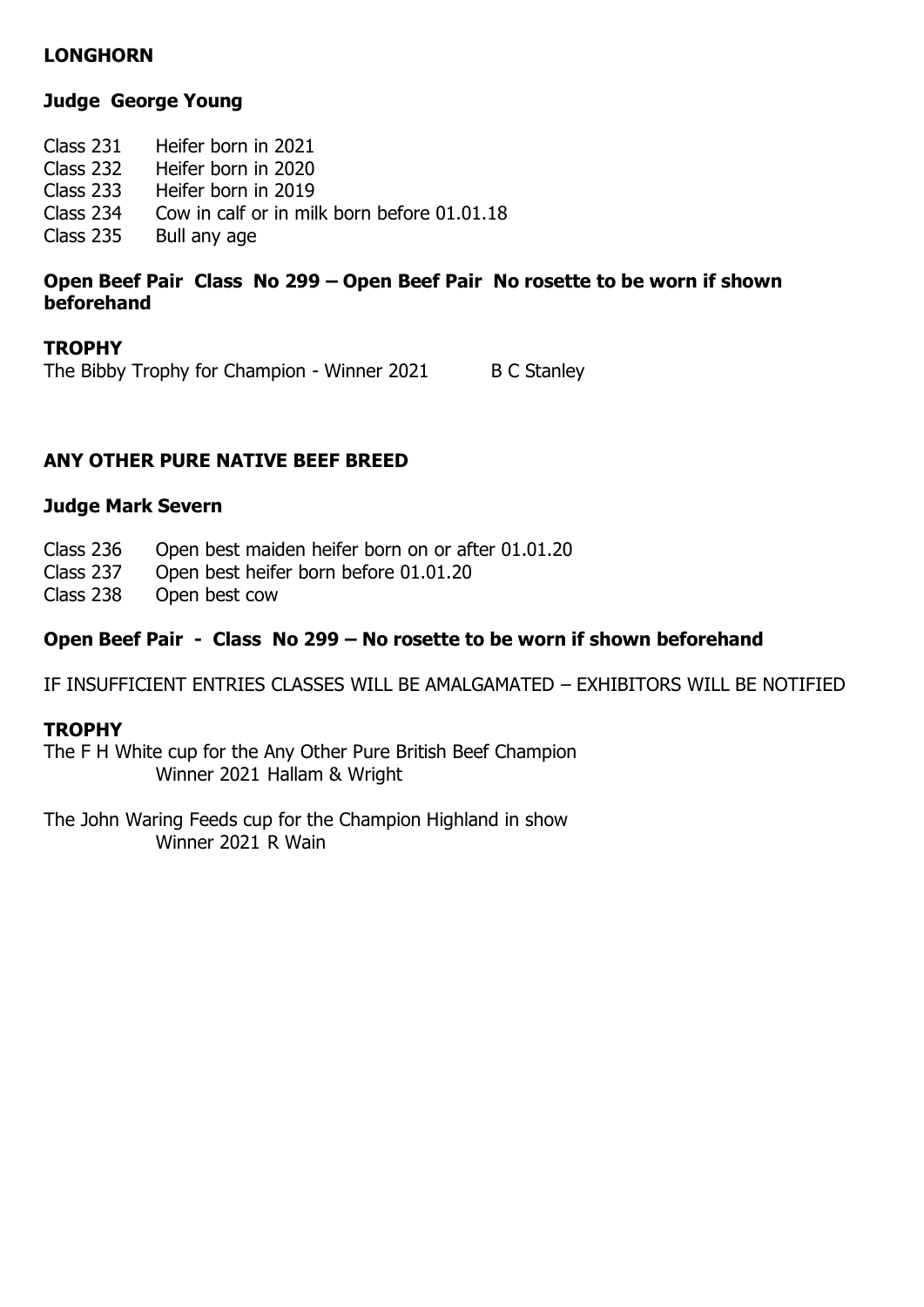#### **BEEF HANDLER CLASSES - TO BE JUDGED AT 9AM**

#### **Free entry**

#### **Prize Money**

| <b>FIRST</b><br>11 P L | <b>SECOND</b><br><b>JLJVI</b> | <b>THIRD</b>                                      | ገl IRTH        |
|------------------------|-------------------------------|---------------------------------------------------|----------------|
| 10.00                  | $^{\prime}.00$                | $\sim$<br>$\overline{\phantom{0}}$<br><b>J.UU</b> | 3.00<br>$\sim$ |

**IN THESE CLASSES IT IS THE STOCK HANDLER NOT THE ANIMAL WHICH IS TO BE JUDGED. NAME AND AGE OF HANDLER MUST BE ENTERED ON THE ENTRY FORM. ROSETTES FOR ALL ENTRIES FORWARD. All competitors must have been involved in the preparation of their exhibits and must lead, handle and control their own animal in the ring. To be judged on presentation, handling ability of animals and general turnout of both the handler and animal. Handlers to be appropriately dressed for the breed they are exhibiting and the animal should be suitable for their age and size.** 

#### **Judge Jim Court**

| Class 240 | Open Junior Handler 10 to 15 years old on showday |
|-----------|---------------------------------------------------|
| Class 241 | Open Senior Handler $16 - 26$ years               |

PLEASE NOTE - animal must be appropriate size for handler and adequately trained.

Competitors ages must be on entry form

#### **TROPHIES**

The Biddulph Trophy for Champion Junior Beef Handler and the Bill Carr Memorial Prize Winner 2021 Marsden

Senior Beef Handler Tankard Winner 2021 Will Nicholls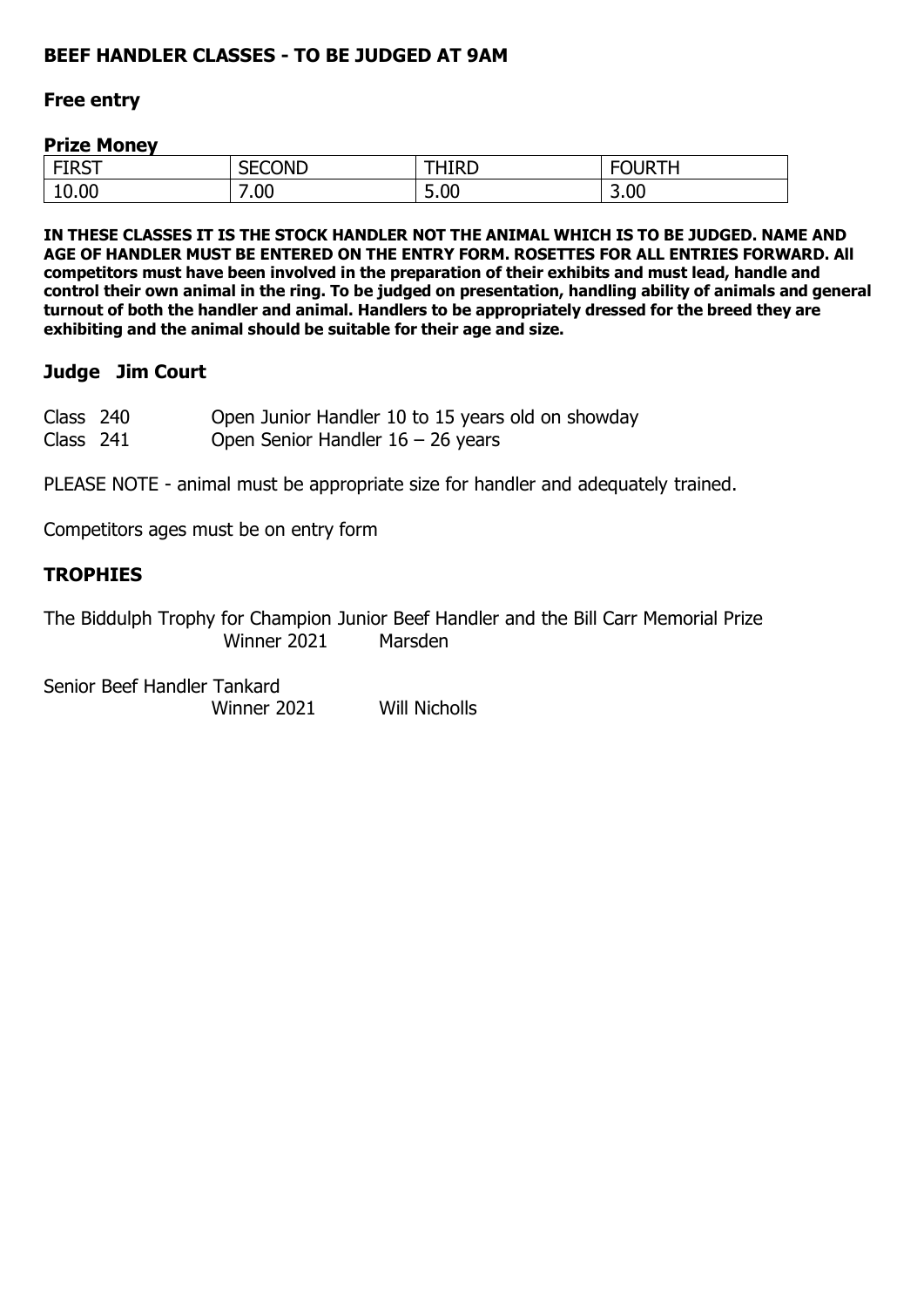## **SHEEP CLASSES**

#### **Ashbourne Show Holding number 09/053/8000**

**Please fill in all movement forms before coming to show**

**Please note – Due to large sheep entries we kindly request that all sheep be onsite by 8am.** 

**JUDGING WILL COMMENCE AT 09.00 AM with the young handlers and judging order will be displayed at the information tent on show morning.** 

#### **All numbers must be worn – no number, no entry to ring.**

#### **Overall sheep trophy**

The Richardson cup for the best exhibit in the sheep classes kindly donated by Mr HM Richardson to be judged by all judges

Winner 2021 Marcus Richmond Blue Texel

ENTRY FEE 6.00 inc vat

#### **NO SHEEP MAY BE ENTERED IN MORE THAN ONE SECTION**

#### **PRIZE MONEY for all classes except Farmers Club and Young handler**

under six entries class will only pay to third place.

| <b>FIDCT</b><br>1NJ 1 | <b>SECOND</b> | HIRD | $F^{\prime}$ $F^{\prime}$<br><b>JI JR</b><br>− |
|-----------------------|---------------|------|------------------------------------------------|
| 18.00                 | 15.00         | 8.00 | 4.00<br>$\overline{\mathbf{u}}$                |

#### **PURE BRED CHAROLLAIS**

#### **Judge Deborah Whitcher**

- Class 300 Open ram shearling or over
- Class 301 Open ram lamb
- Class 302 Open ewe to have reared lambs in 2022
- Class 303 Open theave
- Class 304 Open ewe lamb

The Charollais sheep society offer a rosette for the best exhibit in show entered by a registered flock owner

#### **TROPHY**

The Jubilee Harness Racing Cup for Champion Charollais Winner 2021 S & 1 Talbot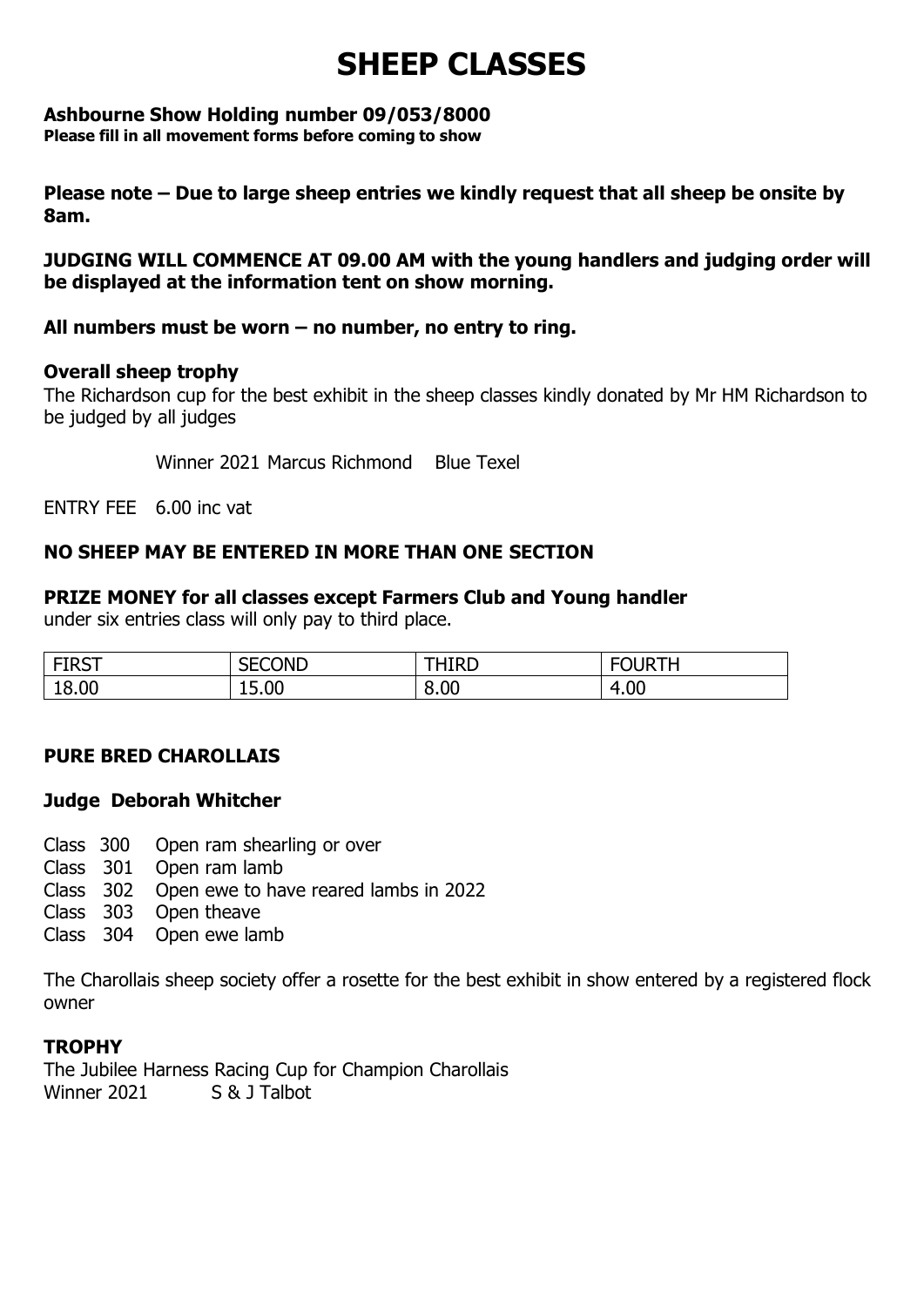#### **PURE BRED TEXEL – only open to MV accredited sheep**

#### **Judge Rosie Boden**

- Class 305 Open ram shearling or over
- Class 306 Open ram lamb
- Class 307 Open Ewe to have reared lambs in 2022
- Open theave
- Class 309 Open ewe lamb
- Class 310 Group of three

The Texel sheep society offer a rosette for the Champion Texel in show

#### **TROPHIES**

The Derbyshire Texel Club shield and rosette for the best Texel ewe lamb bred and exhibited by a member of their club

Winner 2021 B Ditchfield

The Derbyshire Texel Club cup for Champion Texel Winner 2021 B Ditchfield

#### **ANY OTHER PURE NATIVE BREED**

#### **Judge Joshua Brigg**

- Class 311 Open ram shearling or over
- Class 312 Open ram lamb
- Class 313 Open ewe to have reared lambs in 2022
- Class 314 Open theave
- Class 315 Open ewe lamb

#### **TROPHIES**

The 1881 Jane Walker-Okeover Bequest Medal for Champion - Winner 2021 n/A

The Calwich Flock cup for the best pure bred Suffolk ram lamb bred by the owner presented by Mr and Mrs LA Gell - Winner 2021 N/A

The Steenwood Flock Trophy for the Champion Suffolk Sheep Winner 2021 N/A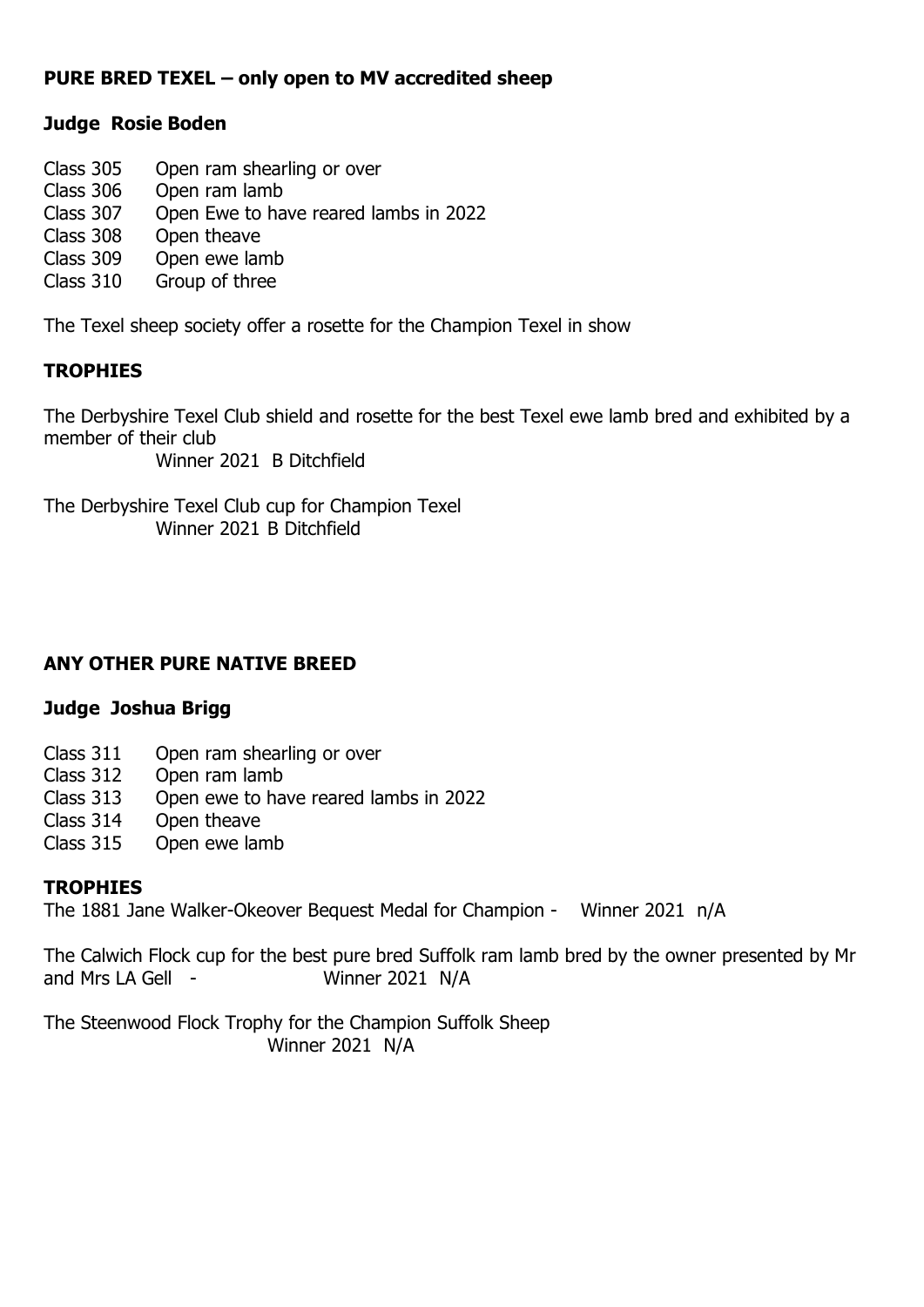#### **PURE BRED JACOB**

#### **Judge Sue Taylor**

All sheep entered in these classes to be shown to breed society rules

- Class 316 Open ram shearling or over
- Class 317 Open ram lamb
- Class 318 Open ewe having reared lambs in 2022
- Class 319 Open theave
- Class 320 Open ewe lamb

The Jacob sheep society offers a rosette for the Champion Jacob in show

#### **TROPHY**

The Midland Butyl Cup for the Champion Jacob sheep Winner 2021 J & A Nightingale

#### **ANY OTHER PURE CONTINENTAL BREED**

#### **Judge Deborah Whitcher**

- Class 321 Open ram shearling or over
- Class 322 Open ram lamb
- Class 323 Open ewe having reared lambs in 2022
- Class 324 Open theave
- Class 325 Open ewe lamb

#### **TROPHY**

The Wyaston Friesian Challenge Cup for the Champion in the Any Other Pure Continental classes Winner 2021 M Richmond Blue Texel

#### **BELTEX – only open to MV accredited sheep**

#### **Judge Martin Brown**

- Class 326 Open ram shearling or over
- Class 327 Open ram lamb
- Class 328 Open ewe having reared lambs in 2022
- Class 329 Open theave
- Class 330 Open ewe lamb

#### **TROPHY**

The W R Fowell Cup for the Champion Winner 2021 Messrs Belfield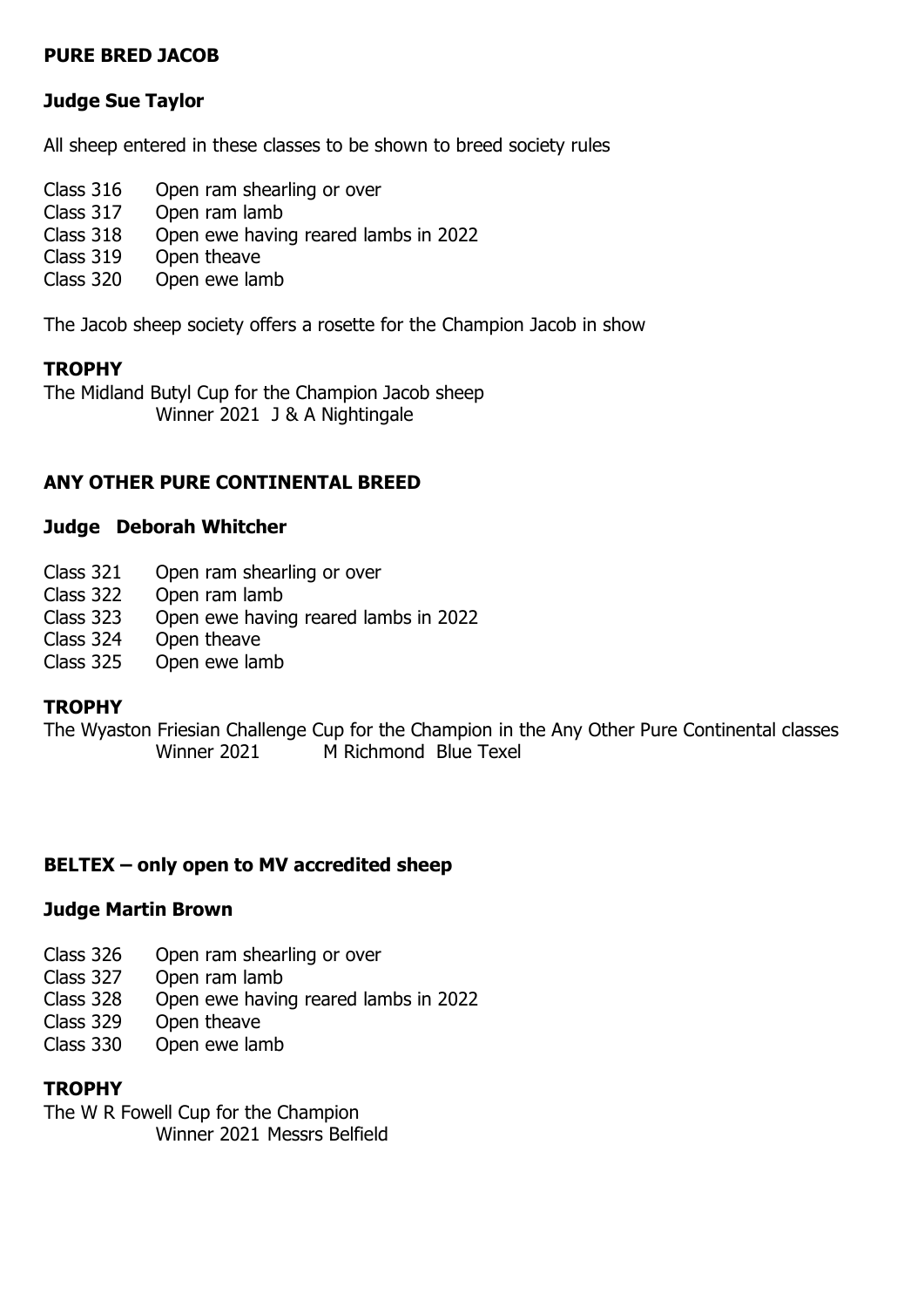#### **ZWARTBLES**

#### **Judge Issy Hartley**

- Class 331 Open ram shearling or over
- Class 332 Open ram lamb
- Class 333 Open ewe having reared lambs in 2022
- Class 334 Open theave<br>Class 335 Open ewe lar
- Open ewe lamb
- Class 336 Group of three

#### **TROPHY**

The W Hadden Richardson Memorial bowl for the Champion Winner 2021 K Hopkins

#### **RARE BREEDS**

#### **Judge Joshua Brigg**

- Class 337 Open Theave
- Class 338 Open Ewe having reared lambs in 2022
- Class 339 Open Ram Lamb
- Class 340 Open best Ram
- Class 341 Open ewe lamb
- Class 342 Best group of three sheep of same breed bred by exhibitor

#### **TROPHIES**

The Peacock Trophy for the Champion Rare breed Winner 2021 B Sharpe

The Carol Frost Cup for the winner of Class 342 Group of three Winner 2021 C Hurdley

#### **ASHBOURNE FARMERS CLUB CLASSES**

ASHROURNE FARMERS CLUB PRIZE MONEY

ENTRY FEE PER CLASS £1.00

Open only to fully paid up members of Ashbourne Farmers Club who have judged at one stock judging event during the year of the show

#### **Please note these classes are not eligible for the King Edward Trophy points cup.**

| IF LESS THAN 6 ENTRIES ONLY FIRST AND SECOND WILL BE PAID |      |               |              |  |
|-----------------------------------------------------------|------|---------------|--------------|--|
| Sheep classes   FIRST                                     |      | <b>SECOND</b> | <b>THIRD</b> |  |
| 1-6 ENTRIES                                               | 8.00 | 5.00          | 3.00         |  |
|                                                           |      |               |              |  |

#### **Judge Joshua Brigg**

- Class 343 Best male sheep any breed
- Class 344 Best female sheep any breed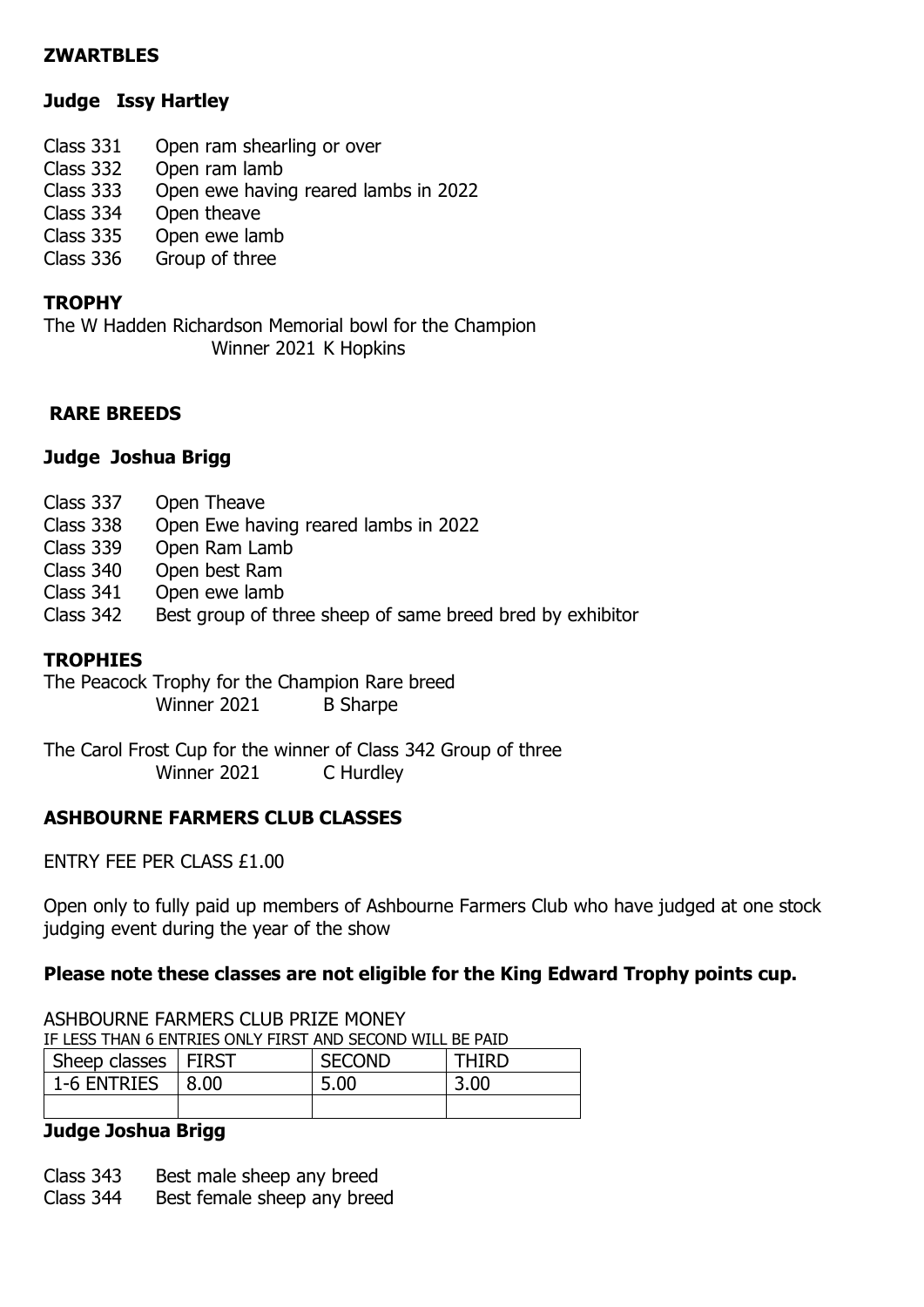#### **BUTCHERS LAMBS – ANY PURE BREED OR CROSS**

#### **Judge Clifford Prince**

Class 345 Pair of butchers lambs

#### **YOUNG HANDLER CLASS – please note no entries on the day.**

#### **Judge Martin Brown and Sue Taylor**

These classes will be judged on the handler's capabilities not the animal.

#### **Free entry Prize Money**

| $-700$ | SECOND   | . .                              |      |
|--------|----------|----------------------------------|------|
| 1NJ 1  | ◡◡╷▾◡    | 11 N.P                           |      |
| 10.00  | .00<br>- | $\overline{\phantom{0}}$<br>5.00 | 3.00 |

Class 350 Open Junior Handler 5 to 15 years old on showday – MV Accredited

Class 351 Open Junior Handler 5 to 15 years old on showday – Non Accredited

#### **TROPHIES**

The Handler tankard for best MV accredited sheep young handler – Winner 2021 Finley Hazeldine (Hopkins)

The Leonard Smith cup for best non accredited sheep young handler – Winner 2021 L Grindey

#### **The Bill Carr Memorial Prize for the Champion Handler**

THE KING EDWARD VII PERPETUAL CUP originally presented by His Majesty King Edward VII in 1901 won outright by John Lewis and re-acquired by the society in 1968 at a value of one hundred and fifty pounds will be awarded to the exhibitor gaining the most points in the shire, cattle and sheep classes on the basis of three points for first, two points for second and one point for third place. In the event of a tie each winner will hold for an equal period.

Winner 2021 Coldeaton Jerseys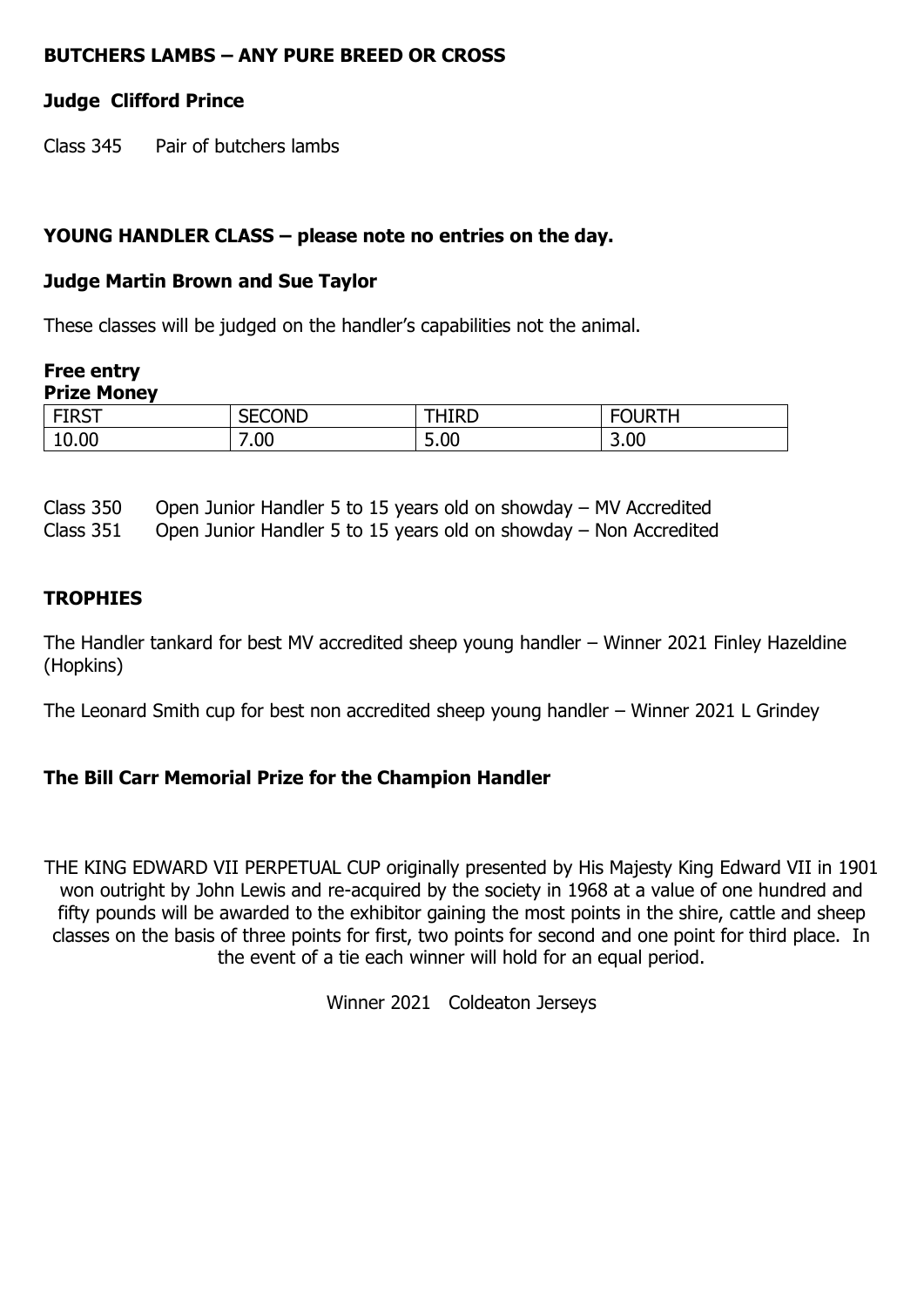#### **REGULATIONS for the SOCIETY'S SHOW**

1. All Exhibits must be BONA-FIDE property of the exhibitors and carry the correct number.

2. Each Exhibit must be in the charge of an attendant, who will be required to conform to any Regulations the Council deem expedient to enforce. Herdsmen are requested to wear society approved showing outfits.

3. All Cattle and Shire Horse Exhibits must be on the Showground by 9 a.m. on the day of the Show, otherwise they will not be eligible for competition and no Exhibit shall be removed from the Showground until 4 p.m. This Regulation will be strictly adhered to.

#### 4. **The local classes are limited to Farmers whether Owners or Tenants who reside within a radius of 20 miles from the milestone in Ashbourne Market Place.**

5. All Exhibits in the Cattle and Shire Horse Classes must have been the property of the exhibitor for not less than three calendar months before Showday and the Society reserve the right to verify date of birth and eligibility for Showing with the Breed Society.

6. All Exhibits in the Shire Classes must be either entered in or be eligible for the Shire Horse Stud Book and Gradingup Registers ''A" and ''B''.

7. Any animal winning a Prize or Prizes at the Society's Show and subsequently found to be ineligible shall be disqualified and such Prize or Prizes shall be forfeited. All prize-winning animals must be paraded in the Grand Parade or owners will risk forfeiture of prize money at the discretion of the Stewards.

8. The Judge's decision shall be final and Council reserves to itself the right to withhold any of the prizes offered, if, in the opinion of the Judges, the exhibits do not possess sufficient merit.

9. Any member of the Society or Exhibitor wishing to lodge a protest in respect of any animal exhibited at the Society's Show or any breach of the Society's Regulations must do so in person and in writing by 3 p.m. and a written acknowledgement obtained from the Secretary by this time and before any animals are allowed to leave the Showground on the day of the show and at the same time deposit with the Secretary a sum of  $E20$ . This sum shall be forfeited to the Society if, on investigation by the Council, the protest is not sustained.

This Regulation shall not debar the Council itself from taking action in respect of any irregularities that may come to its knowledge at any time.

10. In the case of protests relating to the Light Horse Section, the protest must be lodged with the Secretary of the Light Horse Section, within one hour of the event giving rise to protest. In all other respects Regulation 9 above shall be applicable to protests relating to the Light Horse Section.

11. No person who shall have been proved to the satisfaction of the Council to have been excluded from competing for prizes at the Exhibition of any Society in consequence having attempted to obtain a prize by a false certificate or other unfair means and no person who is known or proved to be under suspension from any Society for fraudulent practices, shall be allowed to exhibit at any Show of this Society. Any animals transferred from any such person to anyone else (not be bona-fide sold) shall be ineligible to compete.

12.The Council will not hold itself responsible for any loss or accident, whatsoever which may occur

on the Showground and all entries, shall be deemed to be made on this understanding.

13. Only animals entered in the catalogue are eligible to be shown. The schedule is issued subject to the orders of the DEFRA and Local Authorities at the time of the show.

14 - Animals which calve or show evidence of calving whilst at the Showground must be placed in an approved isolation accommodation pending their possible early removal from the Showground.

15 - Where an animal calves prematurely or aborts the D.V.O. must be informed immediately. The animal must be returned home together with all other Show Animals from the same Registered Premises after a full range of samples (including if at all possible a placental smear) has been taken. The suspect animal must be isolated during transit. 16 - Maedi-visna scheme

#### **There are two sections for accredited and non-accredited sheep. Please state clearly on the entry forms which section apply.**

Separate penning for the two sections will be available on the showground

No colouring matter, dressing, bleaching or chemical agent except Defra approved may be used on sheep entered in these classes. A valid certificate of accreditation (Note expiry date) must accompany stock. The certificate should be completed and signed by the owner/manager.

17 – Cattle Passports must accompany animals.

18 - Where cattle are required to be accommodated in trade stands etc., accommodation and arrangements must be agreed in advance.

19 – Every exhibitor shall indemnify the Society against all actions, claims, proceedings and demands by any person, company or other representative body of whatsoever nature in respect of any matter, directly or indirectly connected with the bringing onto the Society's showground of any animal which may have been suffering from any contagious or infectious disease or which develops such a disease whilst on the showground and, in addition, the exhibitor shall pay all costs and expenses incurred by the Society in connection with any such claim.

The Society's veterinary officers are authorized to refuse permission for any animal to be admitted to or have removed from the Showground any animals affected with contagious or infectious disease. The exhibitor of such animal may obtain a certificate from the Veterinary Officer, stating the nature of such disease or infection. The onus of proving the freedom of any such animal from contagious or infectious disease shall rest on the exhibitor of the animal concerned.

20 – The Society reserve the right to substitute other judges for those announced in the Schedule or to make other appointments.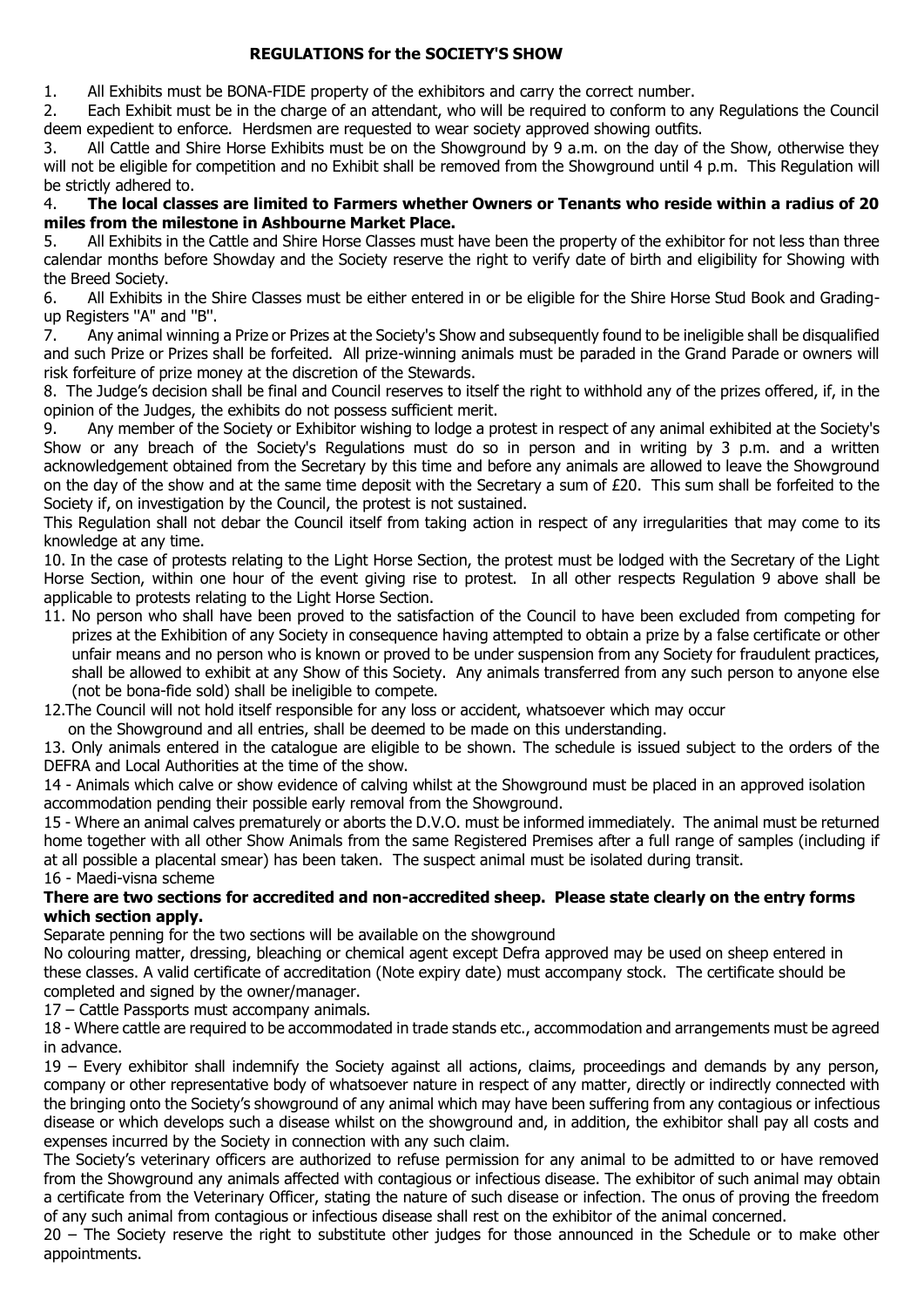Should an exhibit be forward for competition which was either bred or previously owned by the officiating judge, then a referee may be introduced at the request of the Chief Steward of the section. The onus of declaring an animal being exhibited in a class judged by a person who has had a financial interest in the animal or which has stood in his yard etc must be on the exhibitor. The exhibitor should stand down and entry fees will be reimbursed. **All change of judges will be put on the website.**

21 – Exhibitors should ensure that they have adequate public liability insurance cover.

22 - The Society reserves the right to postpone, cancel, abandon, or curtail the Show due to force majeure or otherwise at its absolute discretion. In no circumstances shall the Society be liable, in contract, tort (including negligence or breach of statutory duty) or otherwise howsoever and whatsoever the cause thereof (i) for any loss of profit, business, contracts, revenues, or anticipated savings, or (ii) for any special indirect or consequential damage or losses of any nature whatsoever. For the purposes of this Condition, *`Force Majeure'* means fire, explosion, flood, lightning, Act of God, act of terrorism, war, rebellion, riot, sabotage, or official strike or similar official labour dispute, or events or circumstances outside the reasonable control of the Society

#### 23 – **Any competitor or animal on the showground deemed to be rude, dangerous, out of control or being mistreated can be approached and dealt with by any official of the Ashbourne Show**

24 - Bulls must be secured by a ring in the nose with a chain attached, attended by TWO persons, otherwise they cannot be admitted to the showground.

25 - The animal being led in any class must be appropriate to the ability of handler.

#### **26 - Personal Information Consent - Entrants**

In order to provide a professional and effective service to competitors and entrants to Ashbourne Show, we need to keep a record of personal information. This is information such as your name, contact details and age, and possibly those of family members if appropriate. You may also provide us with dietary or other medical information that will allow us to ensure your safety and convenience whilst at Ashbourne Show.

The Ashbourne Shire Horse Society respects your privacy and will only use your data for the provision, communication and processing of your entry and other requirements and for providing you with information regarding future Shows and events. We will not share your personal data with other third parties without your prior consent unless required to do so by law. All personal information is treated as private and confidential, it is recorded electronically on a database and/or in a paper file. You have the right to see any information that we hold about you, and to have your details removed. By signing the entry form you are consenting to the following

**Consent:** I have read and understood the information above. I confirm that I am permitted to provide personal information about any other person included in this entry and I give written consent for The Ashbourne Shire Horse Society to hold and to use this personal information in order to provide entrant/competitor services to me safely and efficiently.

**Acknowledgement of Entries.** The Livestock secretary will send out entry passes after the entry closing date. Should you NOT receive these seven days before Showday, please contact the Livestock secretary.

27 - **Equine Flu –** We strongly advise that all entrants seek advice from their vet and that all animals are vaccinated and have up to date boosters before attending Ashbourne Show.

Do not send passports or vaccination records to the Secretary prior to the Show.

EQUINE PASSPORTS - Exhibitors are required to have Passports for all horses/ponies when

competing at the show for each of their exhibits. Random checks will be made.

**Catalogue Numbers will be issued to Exhibitors from the Livestock secretary's tent for cattle and in the sheep tent after passports have been verified.**

**Please note that livestock wagons must be parked in their correct space as indicated by the Stewards and all animals must be stalled where indicated otherwise exhibitors will forfeit prize money at the discretion of the Stewards.**

**IMPORTANT - ALL ENTRIES CLOSE 1 AUGUST 2022 - LATE ENTRIES WILL BE RETURNED**